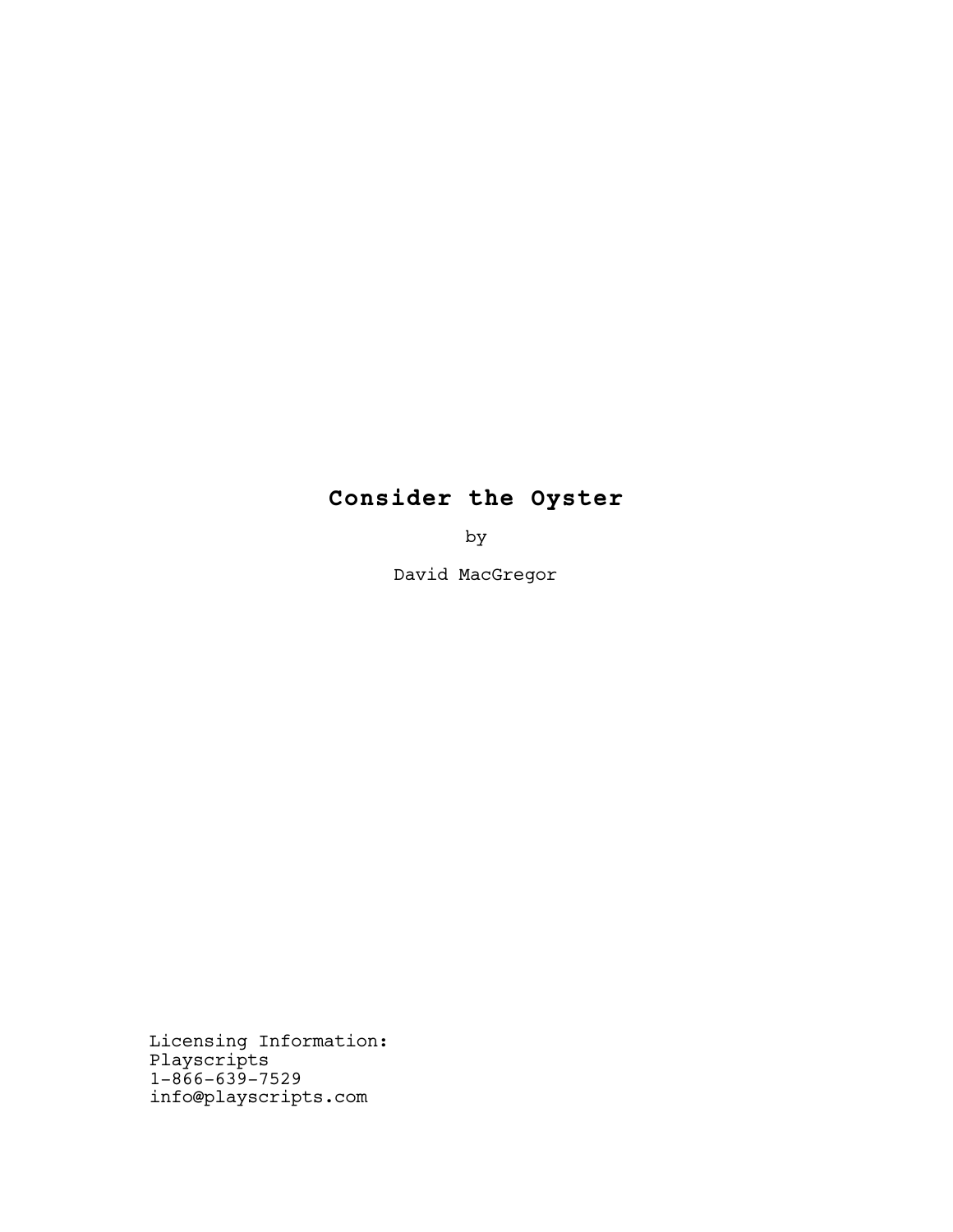# Setting

A loft in Detroit.

# **Time** is a state of the state of the state of the state of the state of the state of the state of the state of

The present.

# Cast

 GENE WALSH - In his/her late 20s, early 30s. ELIOT PALLONE - GENE's roommate, around the same age. MARISA CARTER - GENE's fiancée, around the same age. KAY CARTER - MARISA's mother, in her late 40s, early 50s.

**(NOTES: The character of GENE WALSH can be played by an actor of any gender for the entire play, or two actors of different genders for the first and second act. Should the two actor option be preferred, the actors should be roughly the same size and build to lend credence to GENE's transformation from male to female.**

 **If desired, a different city and team can be substituted for Detroit and the Detroit Lions. A sport other than football is fine as well, although slight adjustments will need to be made to the dialogue. The important thing is that whatever team is used should be known for being particularly incompetent and unsuccessful.**

**All place names [e.g., a market, hospital, etc.] can be changed to something local to fit the location of the play.)**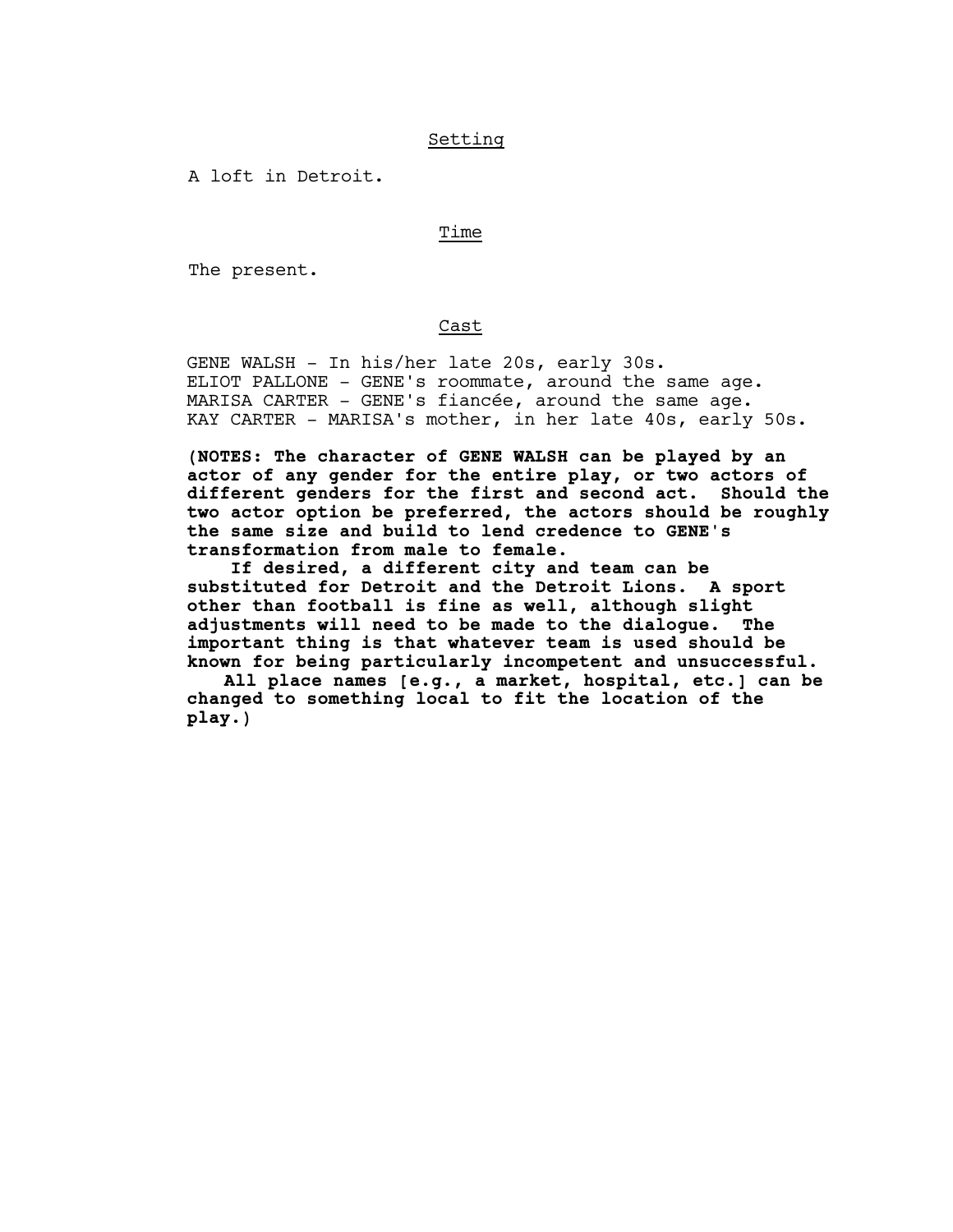(A loft in Detroit that has been retrofitted into an abandoned factory. It has two levels, connected by the ramp of an old loading dock. The appliances have a heavy, industrial feel and perhaps there is some graffiti spray-painted here and there. The loft is shared by two men, two men who at this moment sit frozen like ice sculptures on a February morning. GENE and ELIOT both wear the Honolulu blue jerseys of the Detroit Lions football team and GENE also has on a Detroit Lions cap. They both stare transfixed at the TV, as if they are witnessing the second coming of Jesus Christ.)

# TV PLAY BY PLAY ANNOUNCER

Well, would you believe it? One second left in this year's Super Bowl and the Detroit Lions find themselves down by two points to the Pittsburgh Steelers! What a game!

TV COLOR ANNOUNCER

Incredible! The single most incredible Super Bowl I have ever seen! The Lions have absolutely played their hearts out!

## TV PLAY BY PLAY ANNOUNCER

And here we go! The Lions have the ball on the fifty yard line, with time for one Hail Mary pass. Hold on...there seems to be some confusion...

TV COLOR ANNOUNCER

The Lions are sending out their field goal unit! The Lions are going for the field goal!

GENE

WHAT???

(GENE's entire body spasms in outrage as ELIOT shakes his head in disbelief.)

# TV PLAY BY PLAY ANNOUNCER

But nobody seems to have told their offense, who are still on the field! Folks, it is total chaos out there...and the Lions call time out! We'll be right back!

> (GENE stabs at the mute button on the remote control as ELIOT screams into a pillow.)

GENE

We should breathe! We should remember to keep breathing.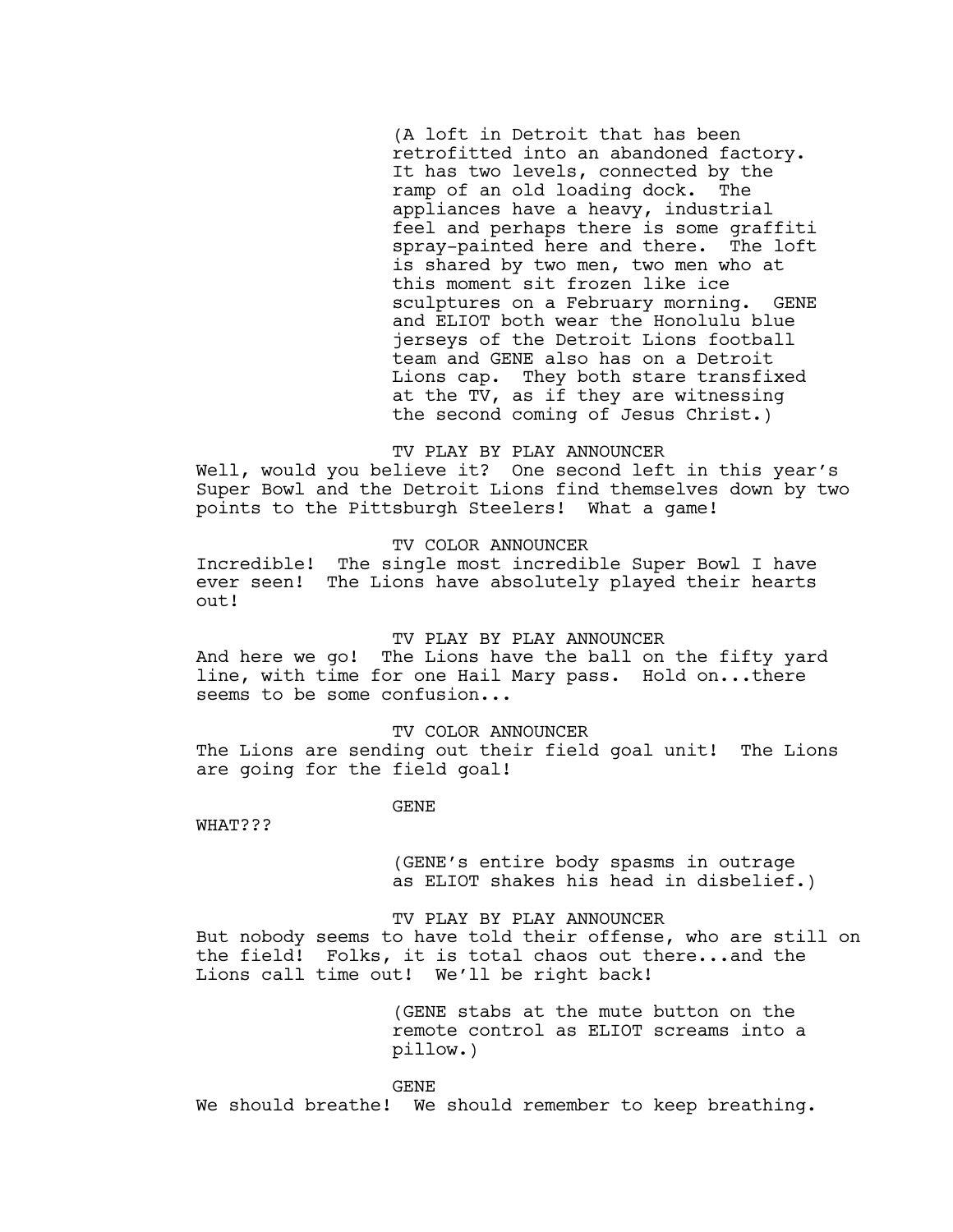(Both men rush to the refrigerator to get fresh beers.) ELIOT They're not really going for the field goal, are they? That's a sixty-seven yard field goal. GENE No. No way. They're drawing up a play. Some trick play. You know, double, triple lateral or something. ELIOT Yeah! Yeah, that has to be it. (The door to the apartment opens and MARISA comes in with KAY.) MARISA Hi guys! Is the game still on? (GENE comes over to MARISA and gives her a kiss.) GENE The Lions are down by two. One second to go. (MARISA models her new coat.) MARISA Do you like it? GENE Like what? MARISA My new coat! It's a Dolce & Gabbana. GENE A who? MARISA Dolce & Gabbana. Don't you remember me telling you? I've been saving up all year for this coat. GENE It's nice. Is that vinyl? MARISA It's leather! It's a double-breasted re-interpretation of the classical military jacket. GENE Right. I think the game's about to come back on.

2.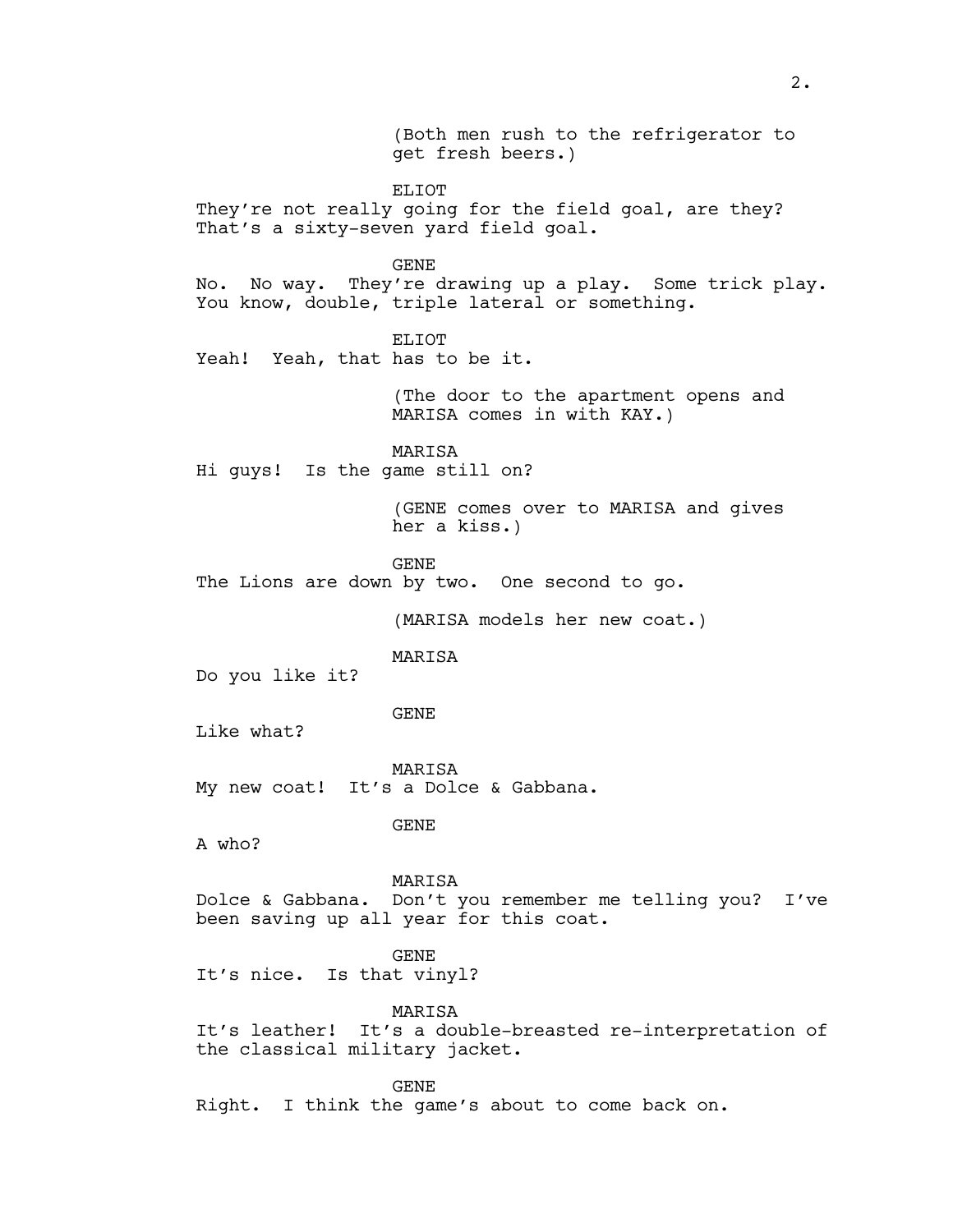(KAY picks up the remote.)

KAY

Do you mind if I check the Weather Channel? I want to know if it's supposed to snow tomorrow.

GENE AND ELIOT Hey! Hey! Hey! Hey! Hey!

> (GENE and ELIOT rush KAY and wrestle the remote away from her.)

KAY

I was joking!

(GENE punches the mute button and the sound comes back on. Completely uninterested in the game, KAY pulls out her phone to check messages.)

# TV PLAY BY PLAY ANNOUNCER

And I don't believe what I am seeing! It looks like the Lions are really going for the field goal. Matt Prater is out on the field!

# TV COLOR ANNOUNCER

Well, I don't know what to say. The Lions are going for a sixty-seven yard field goal attempt. Not only would that be the longest field goal in Super Bowl history, it would be the longest field goal in the history of the National Football League.

TV PLAY BY PLAY ANNOUNCER

And the Steelers aren't buying it! They call their final time out! Don't go anywhere, folks! Back in sixty seconds!

(GENE hits the mute on the remote.)

GENE Oh my God...just shoot me!

(ELIOT gets on his knees.)

GENE

What are you doing?

ELIOT

What does it look like I'm doing? I'm praying. That's what I'm doing. Now get down here and help me out.

(GENE gets on his knees.)

KAY You're praying for a field goal?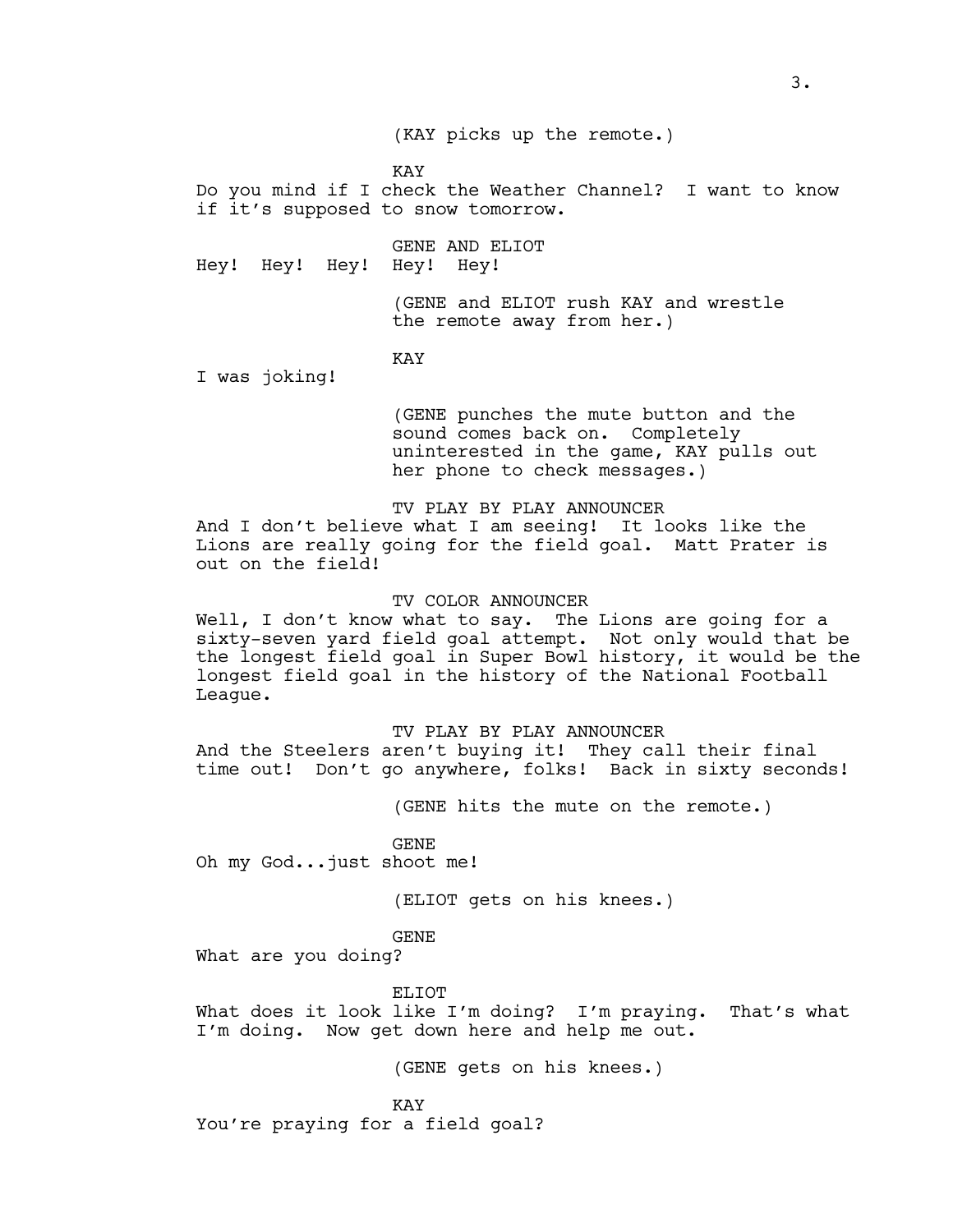#### ELIOT

No, we're praying for an end to over fifty years of losing. Fifty years of bad draft picks, stupid trades, horrible management, and idiotic coaches. We're praying that for just once, in our lifetimes, something good happens to the Detroit Lions.

KAY

Well then, you're making a mockery of prayer. People pray for guidance. For wisdom. For salvation. Not for some football team.

(GENE stands up.)

GENE

She's right. This is stupid. And it is pretty goofy when a receiver thanks God every time he catches a pass.

ELIOT

Can I make a point here? Can I make just one simple, clear point here? This is the Lions.

(GENE gets back on his knees.)

KAY

You can pray all you want, but God doesn't give out freebies.

MARISA

Mom, you're an atheist.

KAY

Well, that's my understanding. You can't just ask for stuff. You're supposed to barter. God likes to barter. You know, the Lions win the Super Bowl, you become celibate for life.

GENE

Celibate for life? How about if I give up hummus instead?

ELIOT I'll pick up trash at the park.

GENE And I'll call people on their birthdays.

ELIOT

It's on! It's on!

(GENE punches the mute button on the remote and the sound comes back on.)

TV PLAY BY PLAY ANNOUNCER

And here we go! It all comes down to this. Prater has a decent tailwind behind him...here's the snap, the kick, and...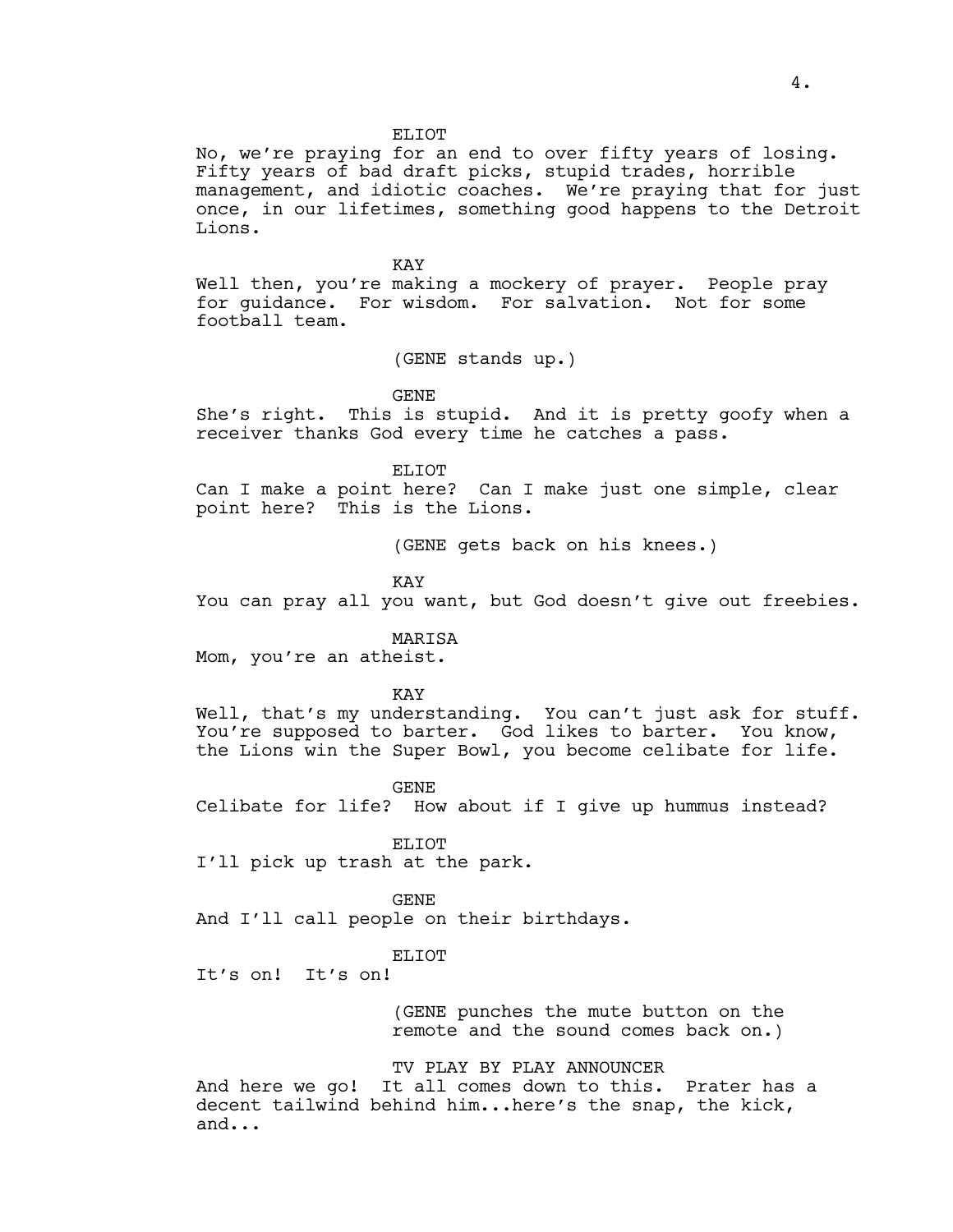GENE AND ELIOT IT'S GOOD!!! AAAAAAHHHHHHHH!!!

> (GENE throws his hat in the air as he and ELIOT run amok around the loft, high-fiving and chest bumping.)

GENE AND ELIOT

Oh my God! Oh my God! Oh my God! The Lions won the Super Bowl! Oh my God! They won...they won...Sweet Jesus in heaven, the Lions won the Super Bowl!

ELIOT

I can't believe it! I just...I can't believe it! The Lions won the Super Bowl! My Dad died waiting for this day!

GENE

My poor brother, he became a Cowboy fan because he never thought this day would come!

ELIOT

This is the greatest day of my life! It is! The greatest day of my life. Come on. Admit it, Gene. This is the greatest day of your life.

> (GENE turns the TV off with the remote.)

GENE

No.

ELIOT

What? Why not?

GENE

Not yet it isn't. There's one more thing that will make this the greatest day of my life.

> (GENE gets down on one knee before MARISA.)

GENE Marisa, will you marry me?

KAY

What? No way, José! Marisa, do not answer that! You don't ask a girl to marry you just because your team won a stupid football game!

GENE

Marisa? Will you?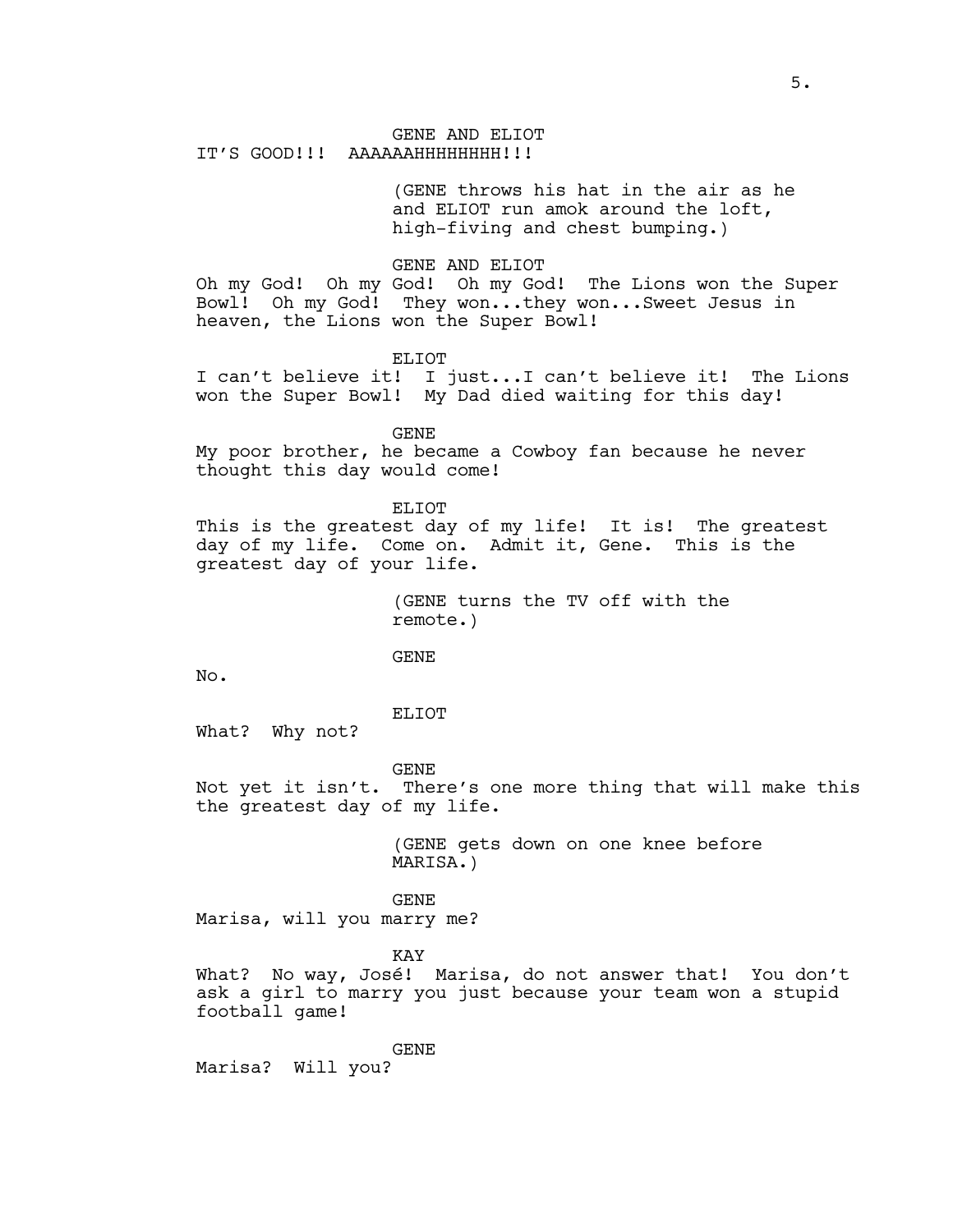This is ridiculous! Look at you! You don't know what you're saying or what you're doing! If there was an orangutan in the room you'd propose to it! GENE Marisa? KAY You don't even have a ring! You can't propose without a ring! That's a law! I'm almost positive! Marisa, you are not obliged to answer any proposal made without a ring!

> (ELIOT grabs a bag of pretzel rings and tosses it to GENE.)

ELIOT Coming at you, Romeo!

> (GENE pulls out a pretzel ring and holds it towards Marisa.)

KAY

What? That's a pretzel! That's not a proper ring!

GENE

Marisa Lulubelle Carter. Will you marry me?

MARISA

YES!!!

KAY

NO!!!

(GENE slides the pretzel on MARISA's finger, then stands up to embrace and kiss her.)

MARISA Look, Mom! Isn't it beautiful!

KAY I think I'm going to be sick.

MARISA

We should celebrate!

GENE

You're damned right we should celebrate! The Lions don't win the Super Bowl every day!

MARISA

I'll run out and get some champagne!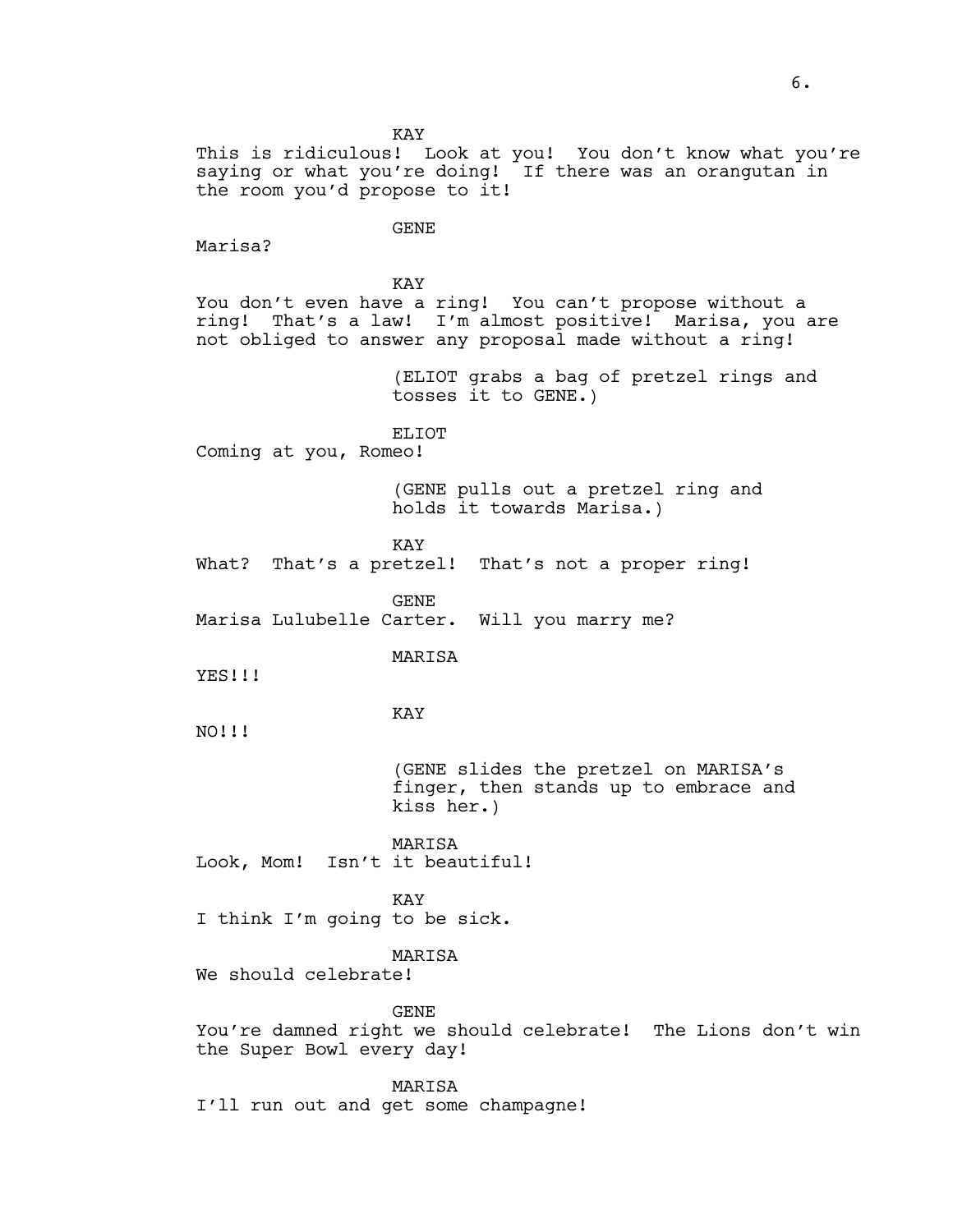And chips! We could use some more chips!

(MARISA rushes from the room. ELIOT extends his hand to GENE.)

# ELIOT

Congratulations.

GENE

Thanks! I'm doing it, Eliot! I'm getting married! What do you say? Best man?

ELIOT

You know it!

GENE Or you should get married too! Double ceremony!

ELIOT

Now that would be a double ceremony worth talking about. But it ain't gonna happen.

GENE

If the Lions can win the Super Bowl, anything can happen! Did you see that kick? Sixty-seven yards, baby! Come on, tee me up! Tee me up!

(ELIOT tees up an invisible football.)

ELIOT Here you go! Put it through the uprights!

GENE

On two! Hut, hut!

(GENE winds up, kicks, loses his balance, but seems to recover...)

GENE

I'm good...

(...before falling awkwardly over a piece of furniture. There is the sickening sound of a femur cracking in two, then silence, aside from weak, animal-like sounds emanating from GENE, whose leg is twisted awkwardly beneath him.)

ELIOT

Gene? You okay?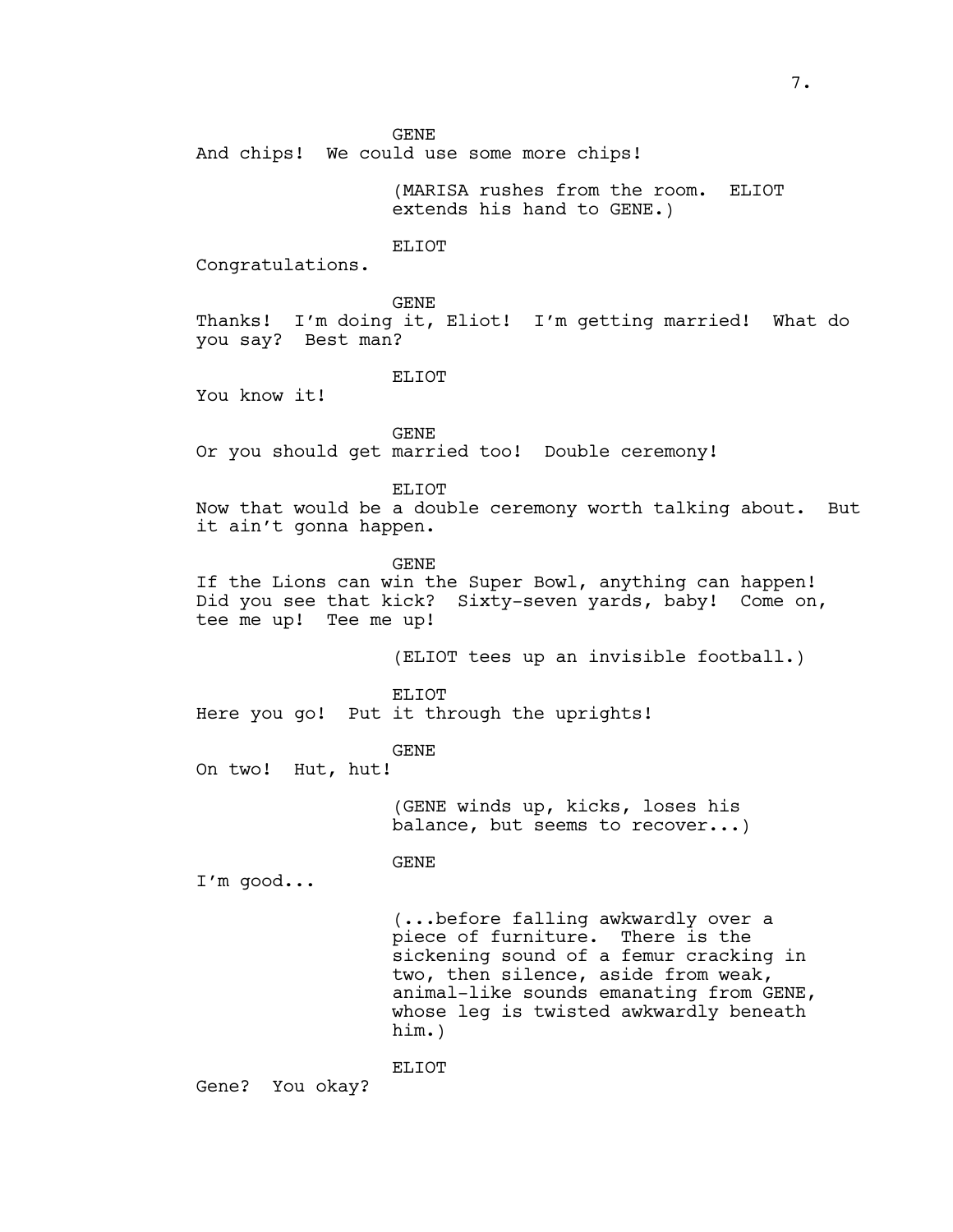KAY What was that cracking sound? GENE My leg...I just broke my leg...oh my God...oh God... (KAY walks over to GENE.) KAY This one? (She prods his leg with her foot and GENE unleashes a primeval howl of pain.) KAY It's his right leg. ELIOT What is wrong with you? KAY I was just making a diagnosis. (ELIOT looks more closely at GENE's twisted leg and he knows it's not good.) ELIOT Oh Jesus. Sorry buddy. (ELIOT straightens out the leg, the bone crunching audibly as GENE screams again. ELIOT and KAY stare down at GENE.) KAY It's too bad he broke it in his own apartment and not out in the street. I could have sued somebody for you. Should I call an ambulance? GENE No ambulance...can't afford it... ELIOT Come on, buddy. I'll get you to the E.R. (ELIOT heaves GENE over his shoulder, but then trips on his way to the door, sending them both sprawling. ELIOT gets up limping, opens the door and drags GENE towards it as KAY follows.)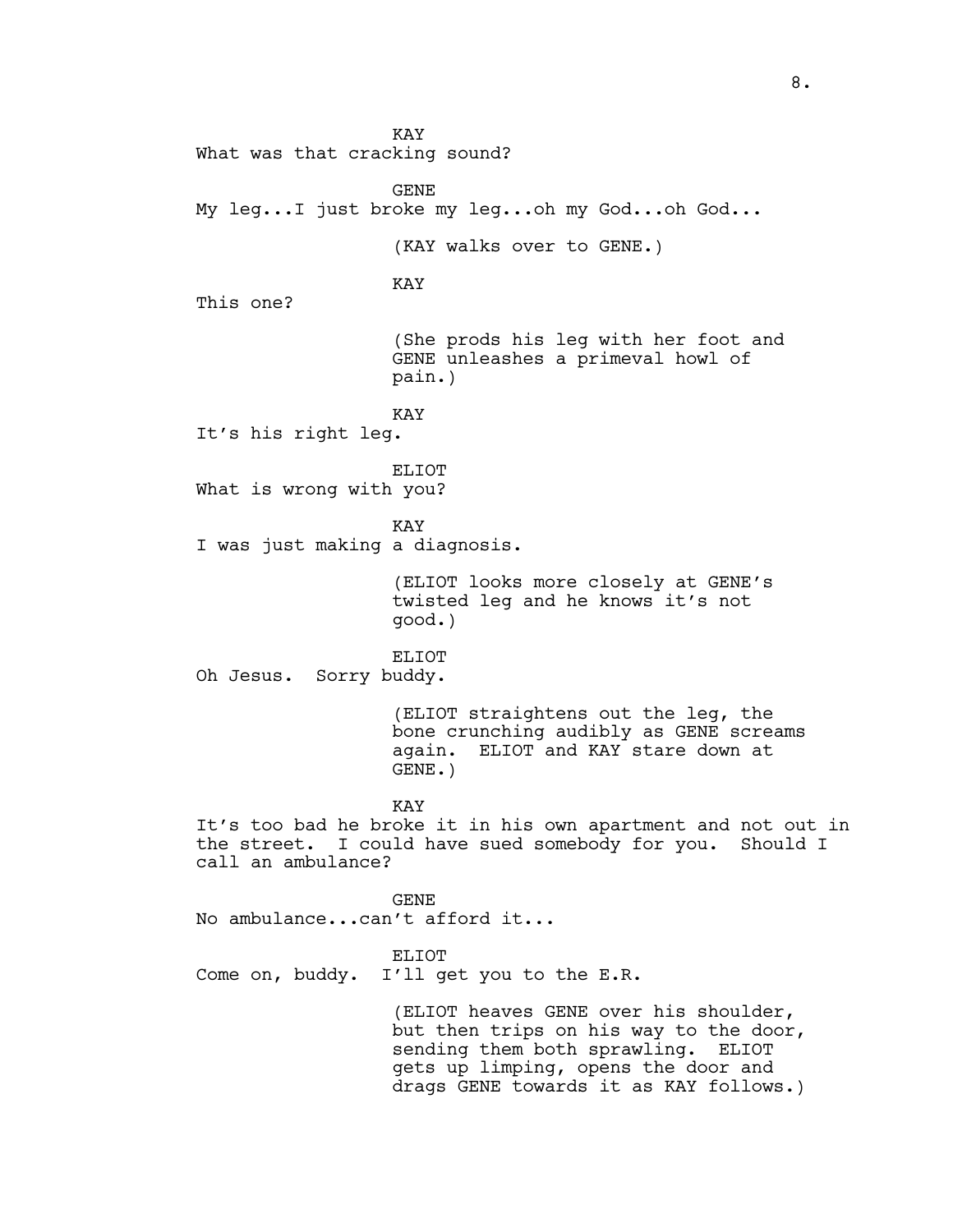KAY I'll just wait, shall I? The champagne should be here any second. We won't start without you! Good luck! Go Lions! (KAY slams the door before GENE is all the way through, and he screams once more.) KAY Morons. (she pokes around the kitchen) I am in definite need of a pick-me-up. (she finds the alcohol and begins making a White Russian as she talks to herself) Marisa Lulubelle, if you think I have any intention of calling your grandmother and telling her that you are marrying a football-watching, pretzel-giving, leg-breaking rodeo clown like Gene Walsh, you have another think coming. (she opens the fridge and pulls out a carton of cream, attempts to pour some into her drink, but it comes out in thick lumps) Oh my God! (MARISA enters with the champagne.) MARISA I got the champagne! KAY Thank heavens! MARISA (looking around) Where's Gene? Where's Eliot? KAY Probably at the hospital by now. MARISA The hospital? What happened? KAY Stupidity happened. MARISA Mom, what-- KAY Well, there's no way to break this to you gently, so you'll just have to brace yourself. Your boyfriend broke his leg kicking an invisible football.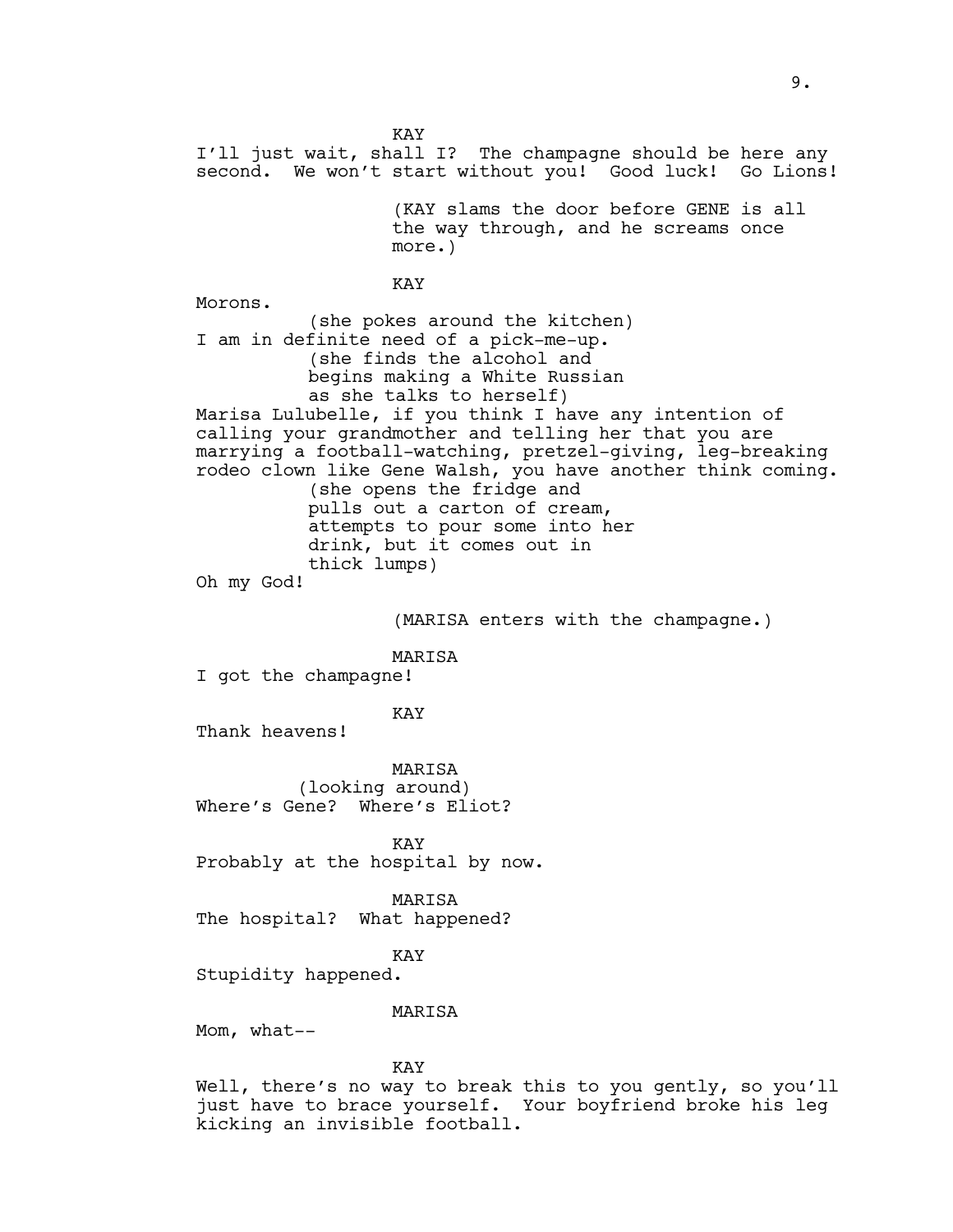MARISA Oh my God! Is he all right?

KAY He's fine. Let's see that champagne. (she pulls out the bottle) Korbel? God help us. They didn't have Duval-Leroy?

MARISA I don't know! But what about Gene? We should go to the hospital!

KAY Gene can wait. You and I need to talk.

MARISA

About what?

(KAY pops open the champagne.)

KAY

Here's to shattered femurs and broken hearts!

(KAY takes a long swig.)

MARISA

Broken...? Whose heart is broken?

KAY

Mine. If you seriously have any intention of marrying a nitwit like Gene.

MARISA

Whether or not Gene and I get married is none of your business!

KAY

None of my business? None of my business? I am your mother! I have been planning your wedding since you were in utero, young lady!

MARISA I love Gene and he loves me!

KAY

No, you don't! You don't have enough experience to know whether or not you're in love. You went through four years of high school and four years of college and how many serious boyfriends did you have? Zero. As in nada. As in zilch. And now you're in love?

MARISA

I don't need to date everyone in the city to know whether or not I'm in love!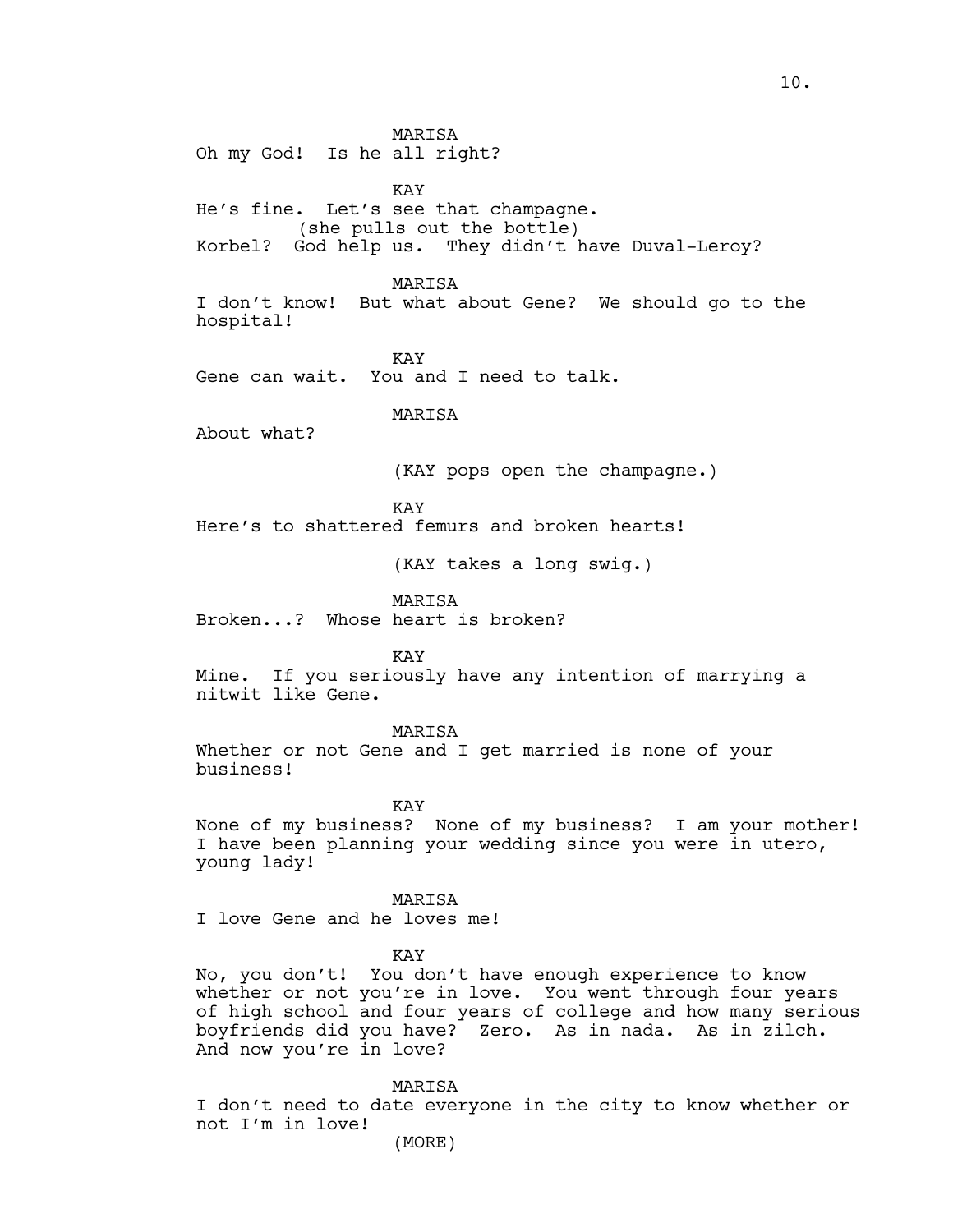# MARISA (cont'd)

And do you know what I realized the other day? I just like being with Gene. I've never felt that way about anyone else. We don't have to be doing anything. We don't have to be talking or going somewhere. He can be doing his thing and I can be doing mine and I'm happy just to be with him.

#### KAY

Wonderful. You're capable of being bored witless together. It sounds like a match made in heaven.

MARISA

Give me one reason we shouldn't we get married!

KAY

Oh, I don't know. Maybe because he gave you a pretzel for an engagement ring?

MARISA

That was a beautiful, spontaneous gesture!

KAY

Gene's whole life is a spontaneous gesture! He doesn't think, he doesn't plan, he just makes it up as he goes along!

# MARISA

That's an exaggeration.

## KAY

Oh really? Both he and Eliot went to law school, am I right? Now, I'm a little bit foggy on the details, but when did they graduate exactly? What high-powered law firms did they join?

MARISA

They didn't. But just because you're a lawyer doesn't mean everyone has to be one.

KAY

That's not my point. My point is, they couldn't cut it. Neither one of them. They both quit and now Eliot is a cook and Gene teaches third-graders.

MARISA

Eliot is a very talented chef and Gene happens to be a wonderful teacher. He loves those kids.

KAY

And do you know why he loves the kids? Why he gets along so well with them? Because he's one of them! He's at the emotional level of an eight-year-old! And Eliot, he gets along better with vegetables than he does with other human beings!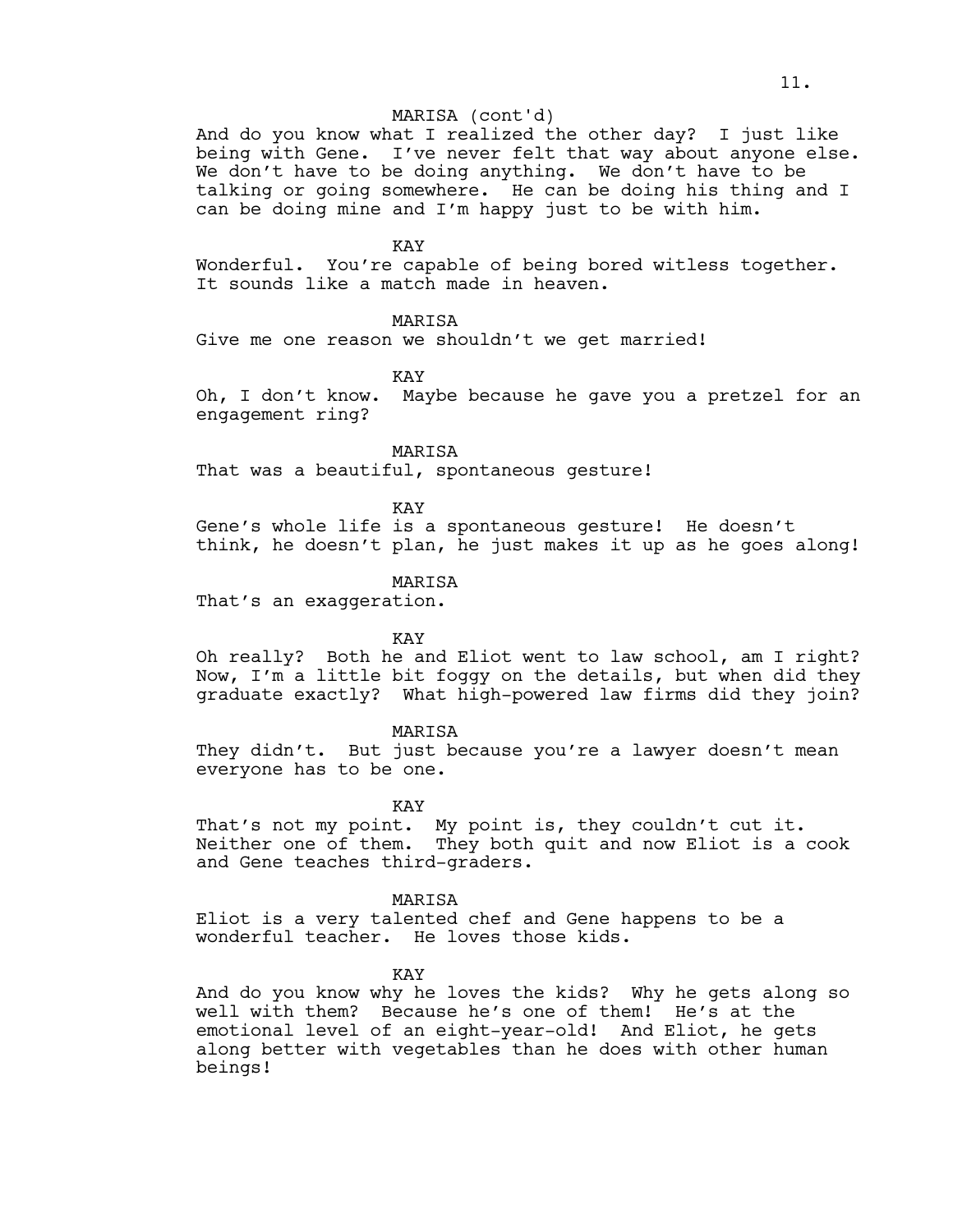MARISA

Mom, I know Gene is a little rough around the edges. That's part of his charm. And that will change once we get married.

KAY

Oh my God. I gave birth to a congenital idiot.

MARISA

What do you mean--

KAY

He's not going to change! What is wrong with you? Change? Let me tell you something. All the mindless, stupid, infantile things he does on a regular basis? That's just the tip of the iceberg! He's holding the rest of the disgusting things he does in as best he can! He's trying to keep them a secret!

#### MARISA

That's ridiculous!

KAY

No, that's the way courtship works, my dear. Right now, Gene is desperately trying to give you the version of himself that he thinks you want. But that's not the real Gene. Not by a long shot. And the minute you get married, the mask will drop, trust me.

## MARISA

That's not true!

KAY

Oh no? You really think you know him? You really think he knows you?

MARISA

Well, of course he knows me!

#### KAY

Does he? Does he know that you were born with two webbed toes? Does he know that when you were fourteen you changed your name to Roxy? Does he know that you still sleep with a stuffed guinea pig named Gingerbread?

MARISA

Mom, for God's sake!

# KAY

Marisa--

#### MARISA

I'm not going to argue with you. I'm sorry Gene isn't the person you want him to be, but we're getting married and that's that!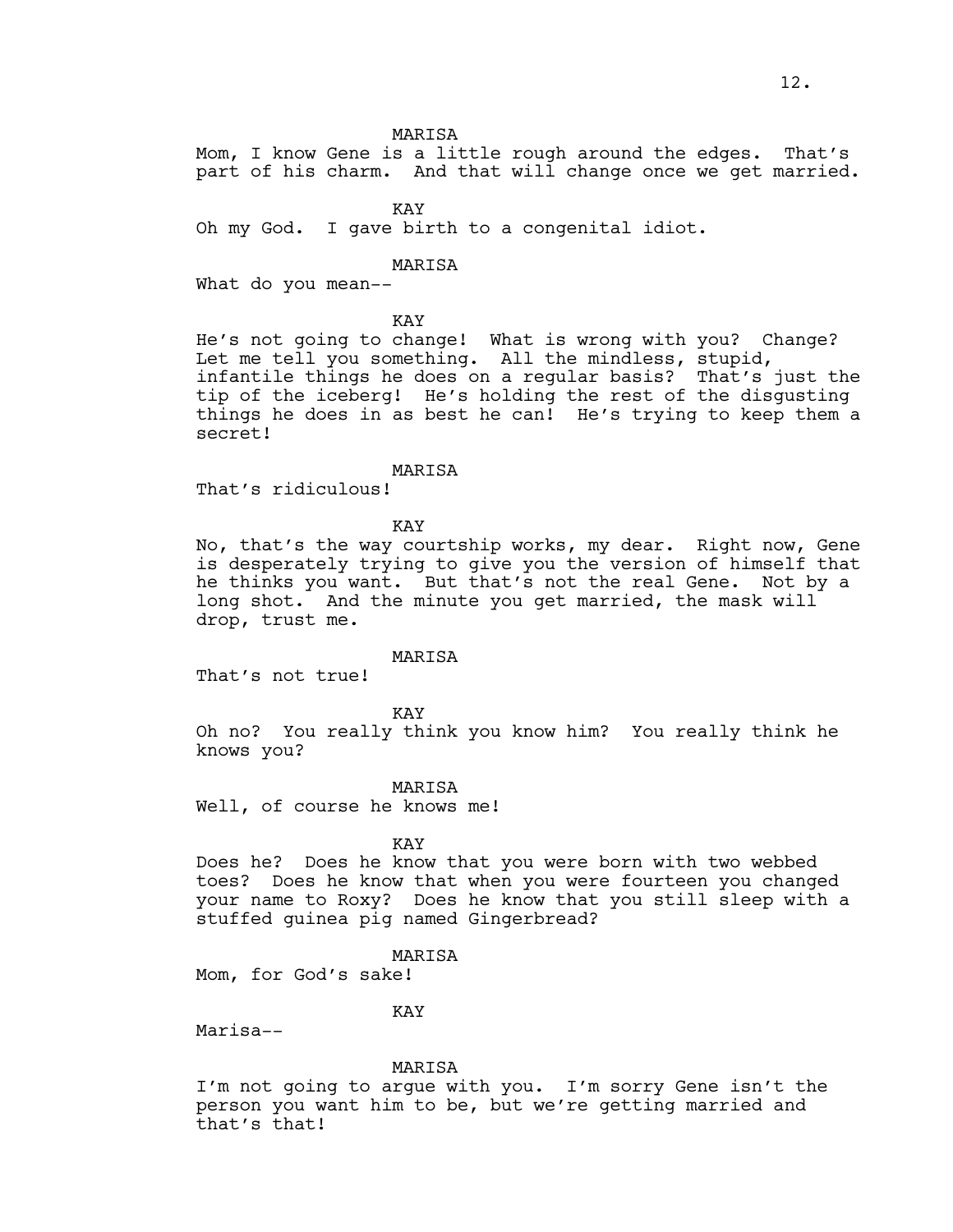(MARISA heads for the door, but KAY grabs her by the arm and swings her back into the room. They face each other down like sumo wrestlers.)

#### KAY

Sweetheart, I understand certain...urges. I do. I know you have needs. Every woman has needs. So you go right ahead and bang your brains out with Gene with my blessing. But for God's sake, do not marry him!

MARISA I'm not listening to this.

KAY

Give me that ring, I mean, pretzel.

# MARISA

No!

KAY Marisa, give me the damned pretzel!

MARISA

I will not!

(KAY goes for MARISA and they struggle for the pretzel until it breaks.)

MARISA

Oh my God. You broke my engagement ring.

KAY

I'll do better than that.

(KAY stuffs the pieces of pretzel in her mouth and chews them.)

# KAY

There! The engagement is off!

#### MARISA

You ate my ring! I can't believe it! You ate my engagement ring!

KAY

You'll thank me one day. And by this time tomorrow, your engagement ring will be exactly where it deserves to be.

MARISA

You're horrible! You're a horrible, horrible woman!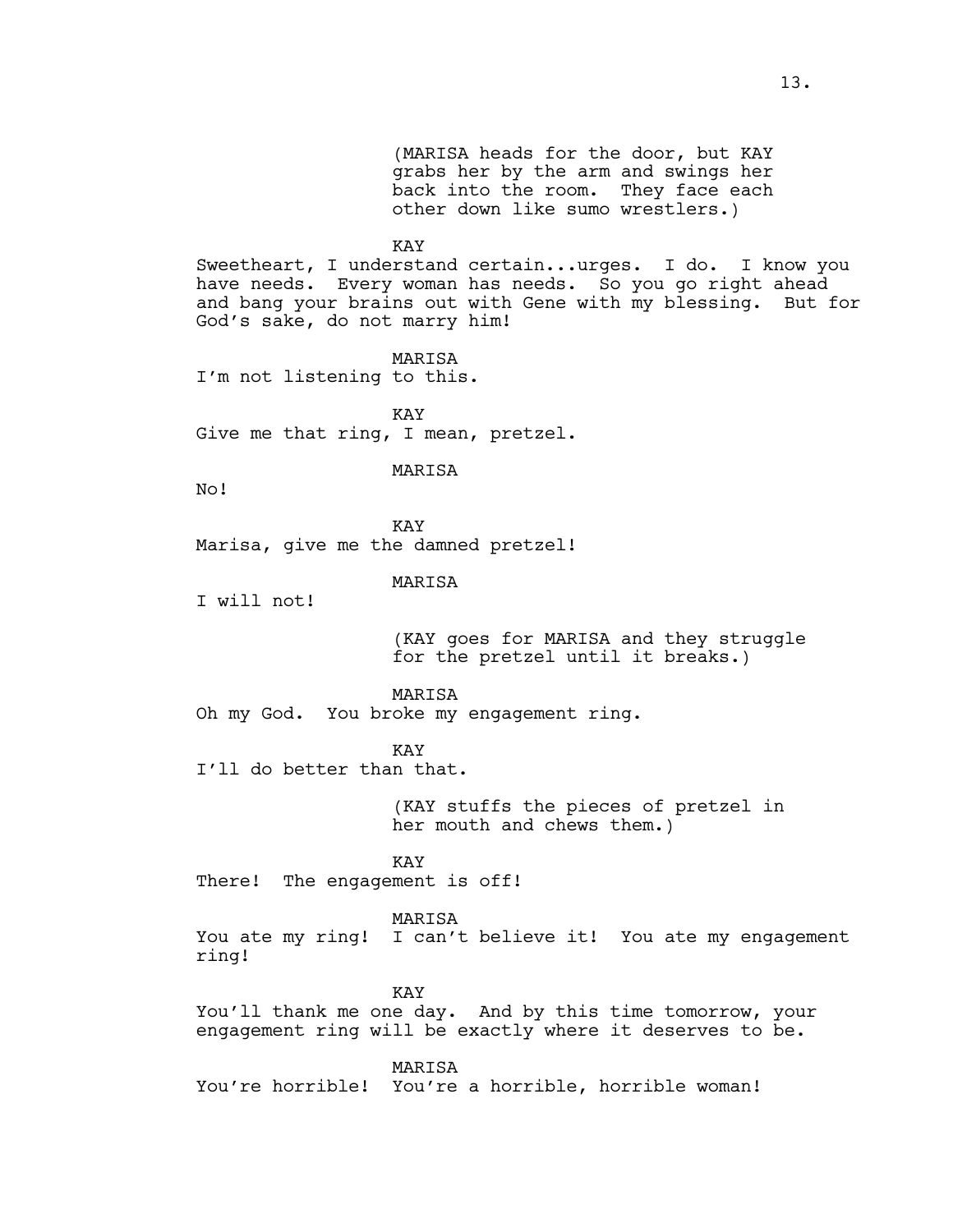(MARISA runs from the apartment. KAY shrugs, grabs the bottle of champagne, and swigs from it as she exits. Lights shift as GENE enters on crutches, with a full leg cast that has been signed and scribbled on by third-graders. He goes to the sofa, sits down, grabs the remote and flips the TV on. ELIOT enters through the front door, carrying some groceries.) ELIOT Hey, I found the most amazing pomegranates at Eastern Market! You want a pomegranate smoothie? GENE Sure! Fire me up. ELIOT What you watching? GENE *The View*. ELIOT *The View*? Jesus. You're really starting to go stir crazy, aren't you? GENE What do you mean? ELIOT Isn't that a chick show? GENE It's not just for women. It's interesting. For your information, it's not all about makeovers and diets. ELIOT If you say so. GENE Yesterday's show was on flesh-eating bacteria, all right? And today there's a quiz to see whether or not you're rude. ELIOT Okay. GENE Maybe you need to take that quiz. ELIOT Maybe you need to get your life back and stop sitting around on your ass. That cast is coming off today, right?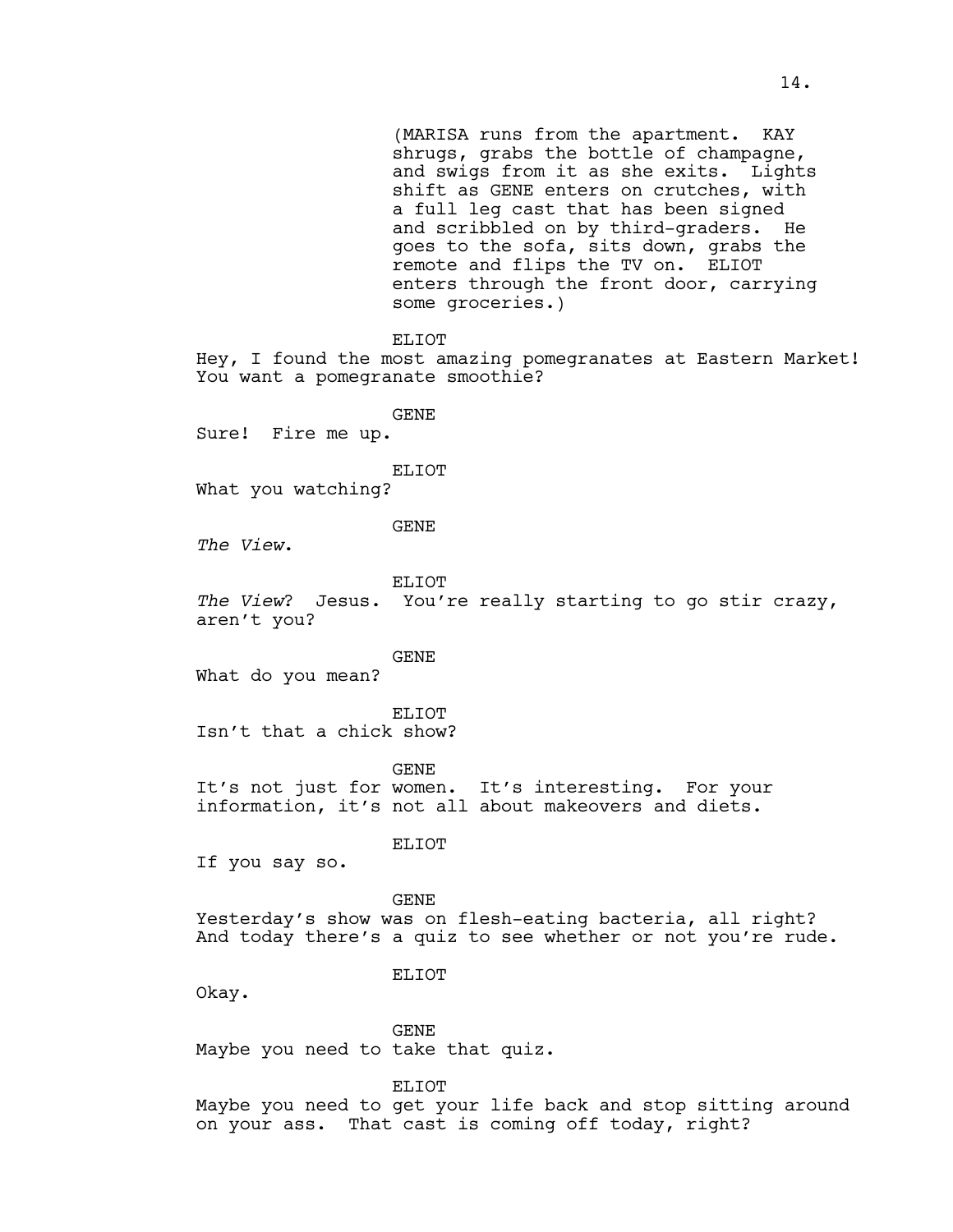Right.

ELIOT

Good.

GENE

Why good?

ELIOT

Because the past couple of weeks, you've been starting to act kind of squirrelly.

GENE

What are you talking about?

ELIOT

Well, take yesterday, for example. I'm out here eating a Kit-Kat bar, I go into my room for a second, I come back and the candy bar is gone.

GENE

I put it in the fridge. I told you that!

ELIOT

I was going to finish it!

GENE

How am I supposed to know that? You want to live in a pigsty?

ELIOT

No, I wanted to eat my goddamned candy bar! And what about last night? When we ordered carry-out from Tony's? Normally, you get the rack of ribs. What did you order yesterday?

GENE

The Cobb Salad. What's wrong with that? I've been laid up for two months! I'm getting puffy and out of shape! I would kind of like my pants to fit when I get this damned thing off!

# ELIOT

Whatever.

GENE

Hey, you know what? Forget the smoothie. I don't need the calories. Could you grab me a Diet Coke? And some almonds. Not the smoked ones. The other ones. I'm gonna need a coaster too. I don't want to get any water rings on the table.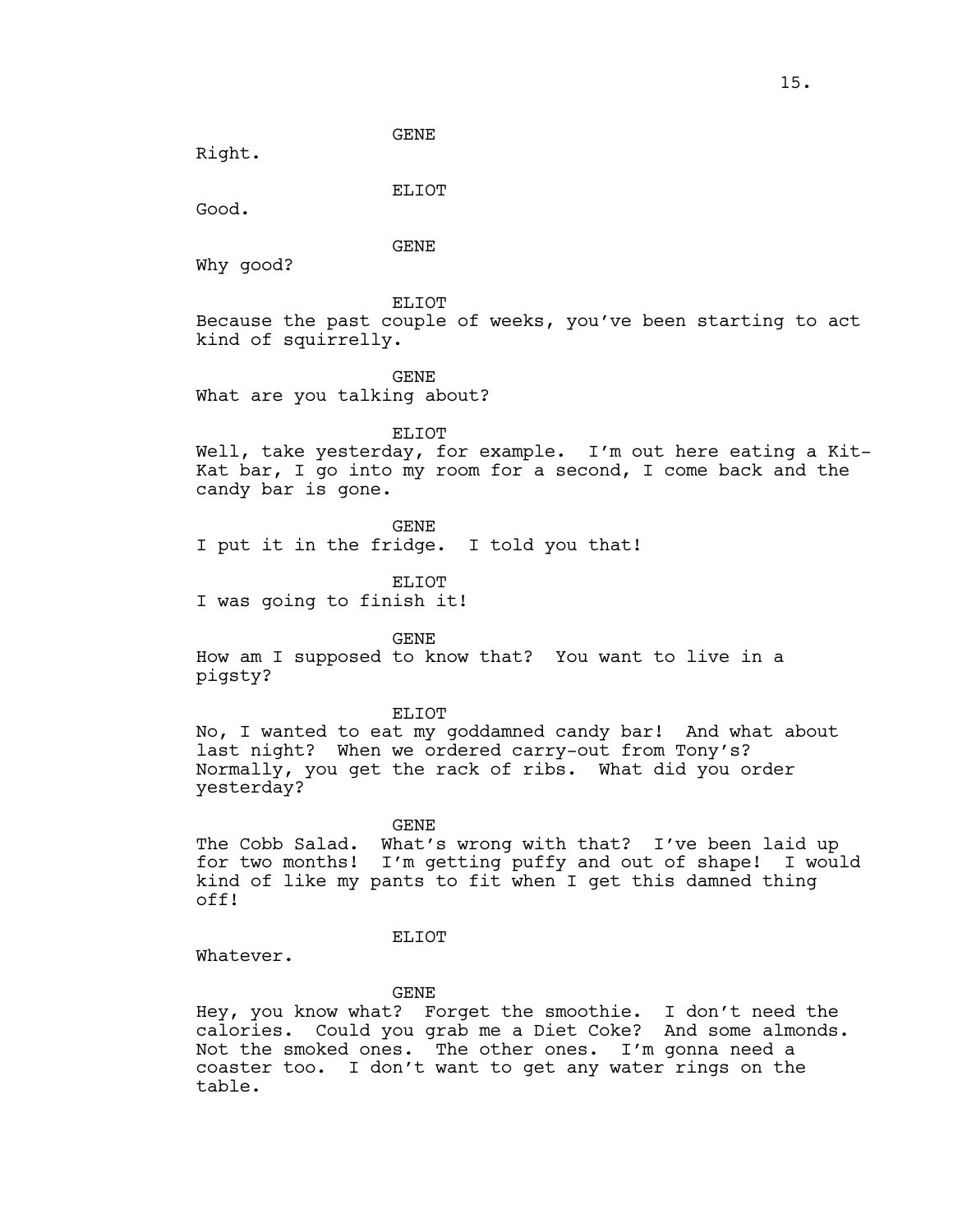(ELIOT gets the Diet Coke, almonds, and coaster. He tosses them at GENE.)

ELIOT

Anything else? You want me to stick a broom up my ass so I can sweep the place while I'm getting you snacks?

(GENE turns the TV off.)

GENE

What is wrong with you?

ELIOT

Gene, you're my best friend, and I'm sorry you broke your leg, but you've been milking this pretty good.

GENE

Milking? I broke my femur in two places! The doctor said it was one of the worst--did I ever show you the x-rays?

## ELIOT

No.

GENE

Did I tell you what they had to do to fix it? Three screws, a titanium rod, and, I might add, oyster shells.

ELIOT

What? Oyster shells?

GENE

You heard me. It was such a bad break they had to patch me up with ground up oyster shells.

ELIOT

You're making that up.

GENE

No, it's this new technique they're using. It's cutting edge stuff. The oyster shell combines with the bone to help it heal faster.

ELIOT You know, you might have something there. Because your ass has been welded to that sofa the same way oysters attach themselves to rocks.

GENE

Funny.

ELIOT Who knows? Maybe you'll start crapping pearls.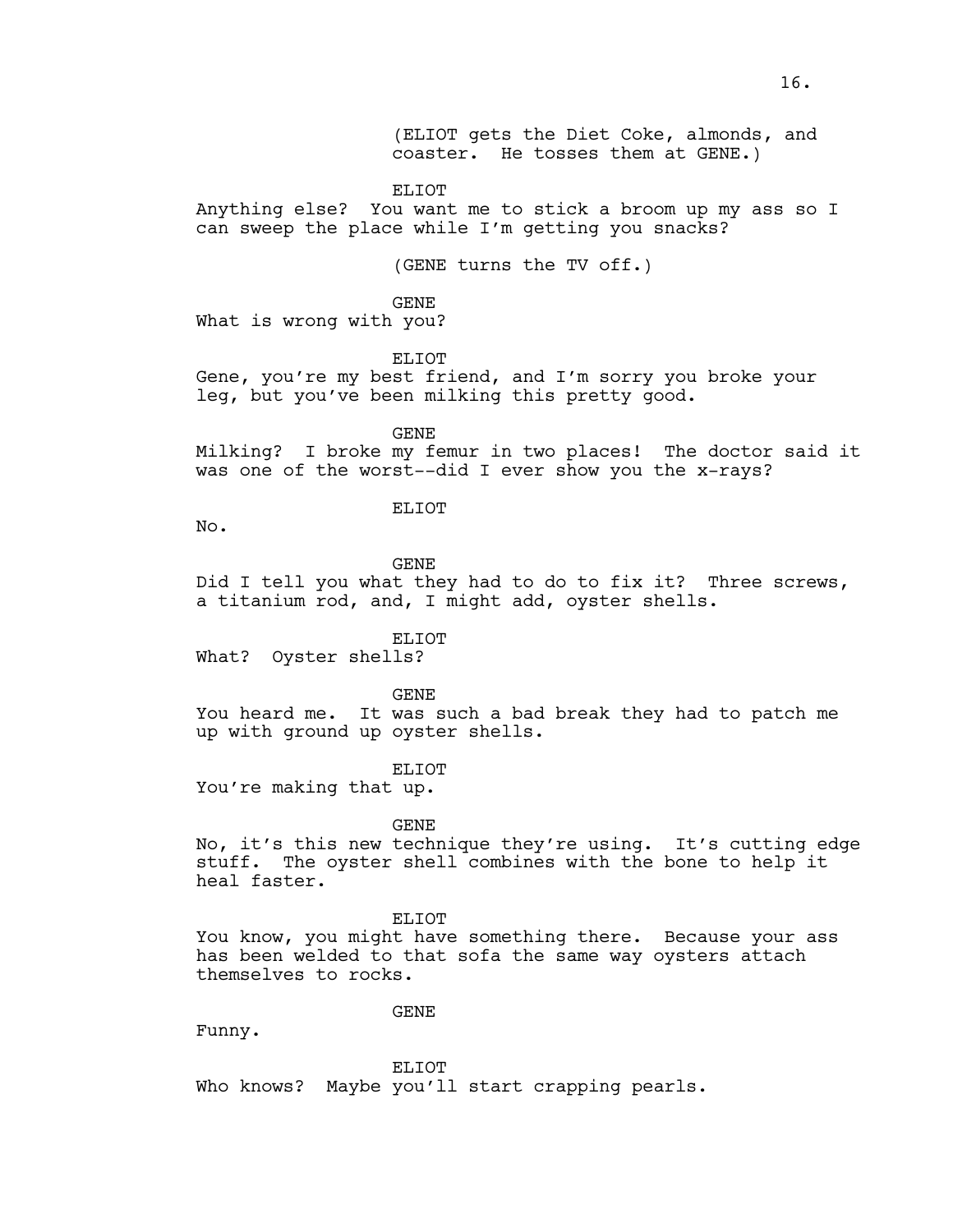GENE That's hilarious. Really.

ELIOT

Maybe you'll taste good with a squirt of lemon.

GENE

I'm glad you find advances in medical science so amusing.

ELIOT

Listen, Oyster Boy, if you're all healed up, then go to the hospital and get the damned thing off. Then you can fetch me smoked almonds for a couple of months.

GENE (checking the time) I can't leave yet.

## ELIOT

Why not?

GENE Marisa and her Mom are stopping by.

ELIOT

For what?

GENE To go over the wedding plans.

ELIOT

Well, that won't take long. Just agree with everything they say and you're done.

GENE

But they want my input. I've been looking at-- (off ELIOT's laughter) What are you laughing at?

ELIOT They don't want your input! What are you thinking?

#### GENE

They do!

# ELIOT

No, they don't! Gene, you did your part. You courted the lovely lady and won her heart with the finest pretzel money could buy. Now, all you have to do is wear what they tell you to wear and show up on time.

GENE

Just remember, you need to show up on time too.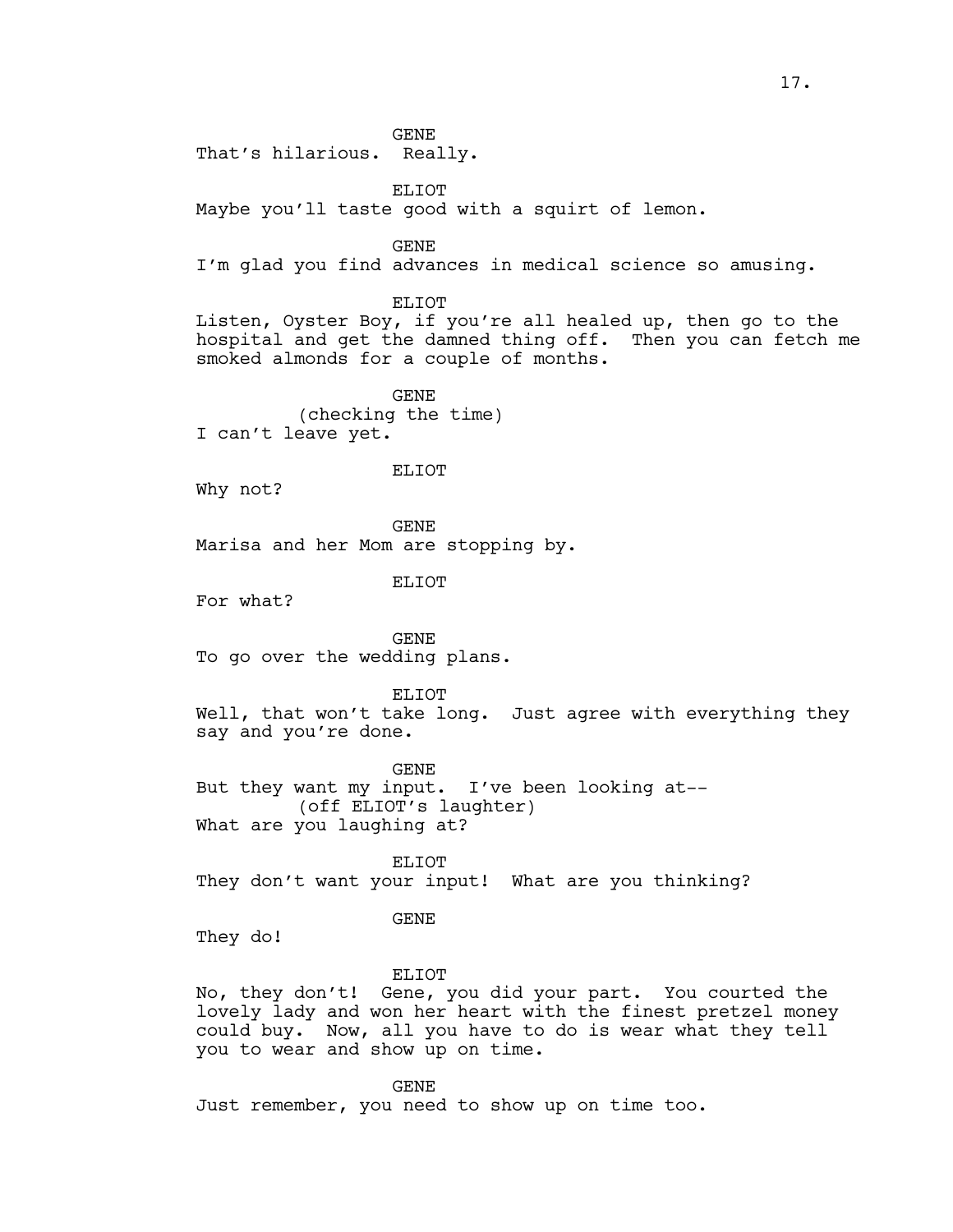ELIOT

I'll be there! And if you change your mind at the last second, I'll help you make your getaway.

GENE

What?

# ELIOT

That's what best men are for. They're not there for the wedding, they're there for the escape. If you get cold feet, I'm the guy who holds back angry family members while you make your run for freedom. It's a sacred duty among men.

GENE

You think I'm going to change my mind?

ELIOT It's been known to happen.

GENE Not with me, it won't. Marisa is...

ELIOT

What?

GENE

I don't know. I can't explain it. Well, I could, but it would sound pretty goofy.

ELIOT

I can handle goofy.

GENE

Well, I love the way she looks when she raises one eyebrow and the way she sneaks a glance at me to see if I'm laughing at the same part of a movie. And sometimes at night, if I can't sleep and I see the moon out my window, all I can think about is that maybe, at that very moment, Marisa is staring at the moon out of her window too. And I know it sounds crazy, but I love that feeling, that possibility, that even though we're miles apart, we're sharing that moment.

ELIOT

Okay, that was pretty goofy.

GENE

Shut up.

#### ELIOT

Hey, it's the nature of the beast. The kind of love you're describing? The moon and the eyebrows and whatnot? It's like a mental illness.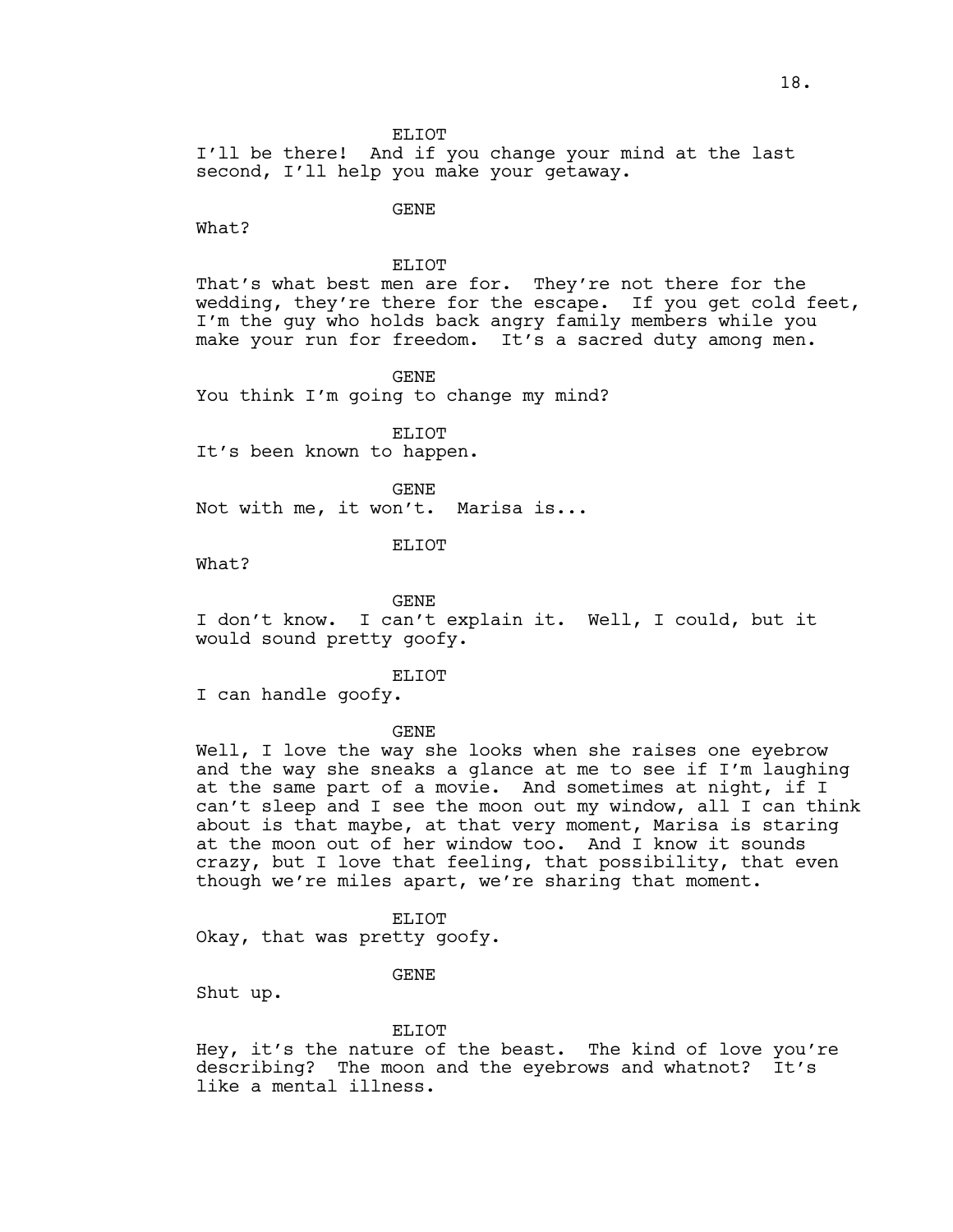It is not!

ELIOT

Oh no? Then you tell me. What is the difference between stalking someone and true love?

GENE

The difference? Stalkers are nutjobs! Stalking is a crime!

ELIOT

No, stalking is when only one of you feels that way. True love is when you both feel that way.

GENE

Where do you come up with this stuff?

ELIOT

Chopping up vegetables, mostly. It gives you time to think about things. Say, how did Marisa finally get her mother to go along with the wedding?

GENE She stopped talking to her for a month.

ELIOT

Nice.

# GENE

Yeah, it took me a while to figure it out, but it's Marisa who really runs the show between her and her Mom. So everything's patched up and we're good to go.

ELIOT

You're sure about that?

GENE

Absolutely. From this point on, it's nothing but clear skies and smooth sailing.

> (There is loud, angry consternation as KAY and MARISA come through the front door.)

KAY MARISA You're being ridiculous! Ridiculous? I'm the one getting married! No? Well, who is it This isn't just about you, married! No? Well, who is it<br>Marisa! If you would just about then? But you never stop listen to me! Are you talking! I'm saying I can't saying I talk too much? hear myself think!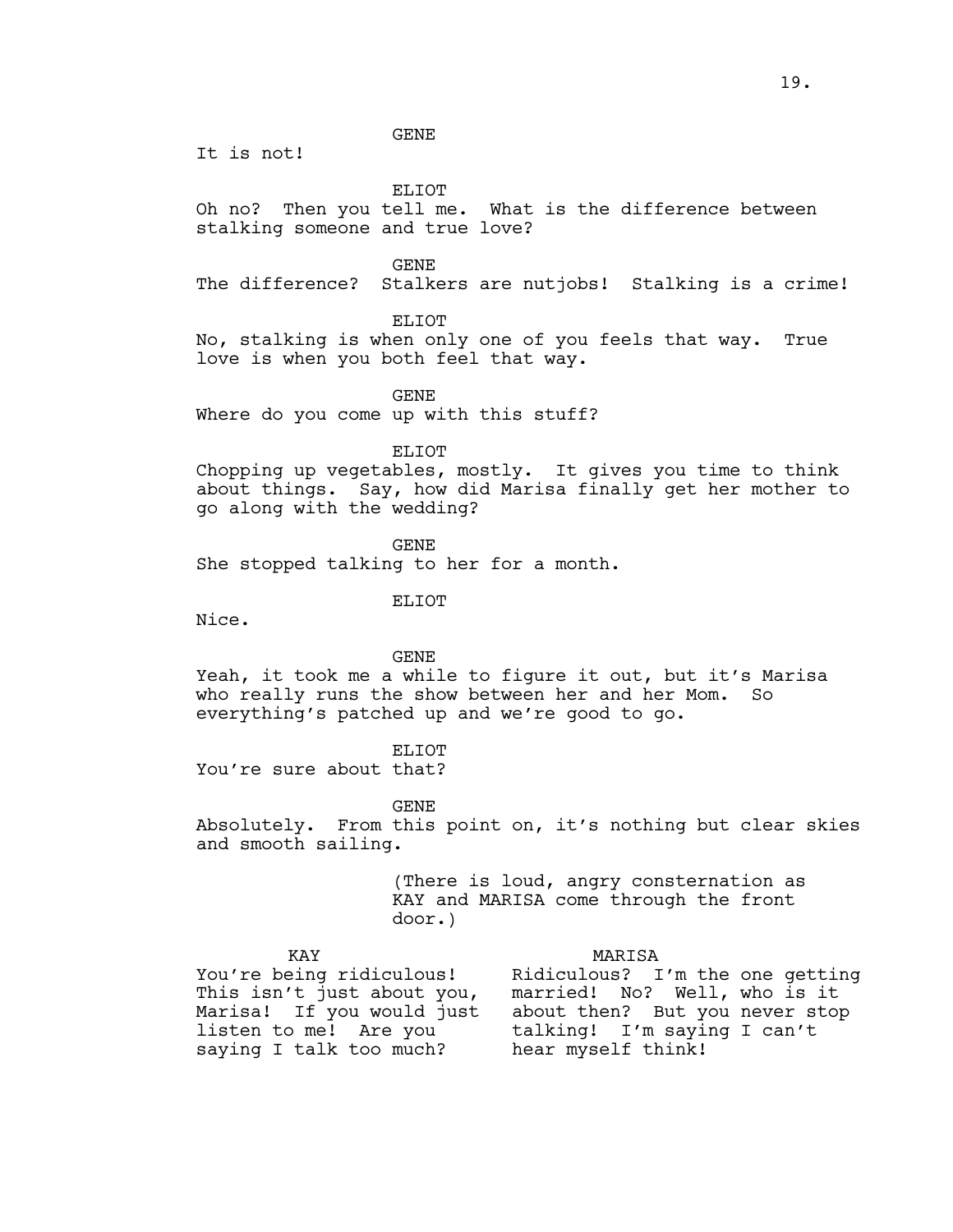(MARISA plops on the couch next to GENE, weighed down with wedding catalogs. She shoots her mom a glare, then turns a radiant smile on GENE.)

MARISA

We're here!

GENE That's a lot of catalogs.

MARISA

Well, there's a lot to choose from. Lots of decisions to make. We were just talking about floral arrangements, weren't we, Mother?

> (KAY manages a pained smile as GENE takes some of the catalogs from MARISA.)

GENE

You look nice, Kay. Is that a new necklace?

KAY

Why yes! I just picked it up in New York at... (her eyes narrow suspiciously) ...Tiffany's.

GENE

It's lovely! Well, it looks like we have a lot to get to. Eliot, could you get everyone some drinks?

# ELIOT

I'd love to.

KAY Well, we won't be here long because there really isn't that much to discuss--

#### MARISA

Yes, there is!

KAY No, there isn't. Gene, would you prefer to wear black or gray socks?

MARISA

Mom! You promised to try and--I'm sorry, Gene.

GENE

No, it's a valid question. But the socks would depend on the suit I was wearing. Which, of course, would depend on the kind of gown Marisa was wearing. (MORE)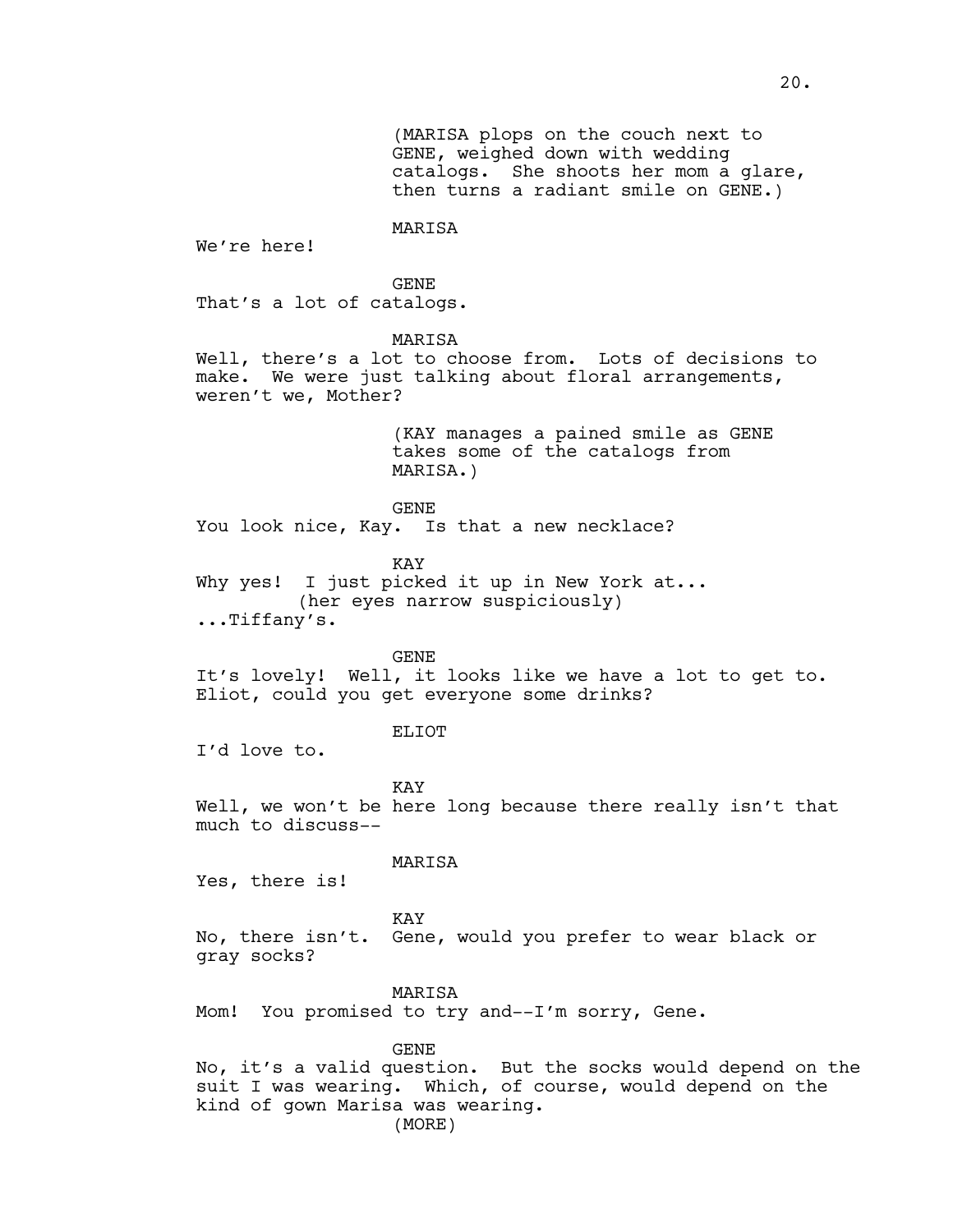#### GENE (cont'd)

Now, I know you've both been giving this a lot of time and consideration, but I did have some thoughts on your dress.

KAY

You what?

GENE

Well, as you know, I've been laid up for the past eight weeks and I've had some time on my hands, so I've been doing a little wedding research on-line.

KAY

You what?

## GENE

So what I'm thinking for Marisa, and I'm just throwing this out there, is a Galina Signature dress, with a taffeta highcollar, a side-draped trumpet with beading and, I wouldn't even mention this if I didn't think you could pull it off, a Chapel train.

MARISA

A taffeta high-collar? Really?

GENE

Absolutely! I'm telling you, throw in some white gloves and maybe some satin pleated peep toe sling-back sandals, and ooh baby! Just a suggestion. But listen, we can come back to that. If you two were discussing flowers, let's start there. What are you thinking?

MARISA

Well, we hadn't really decided on--

GENE

Can I just say one thing? Not that I'm not open to possibilities, but when it comes to weddings, I have seen enough roses and gardenias and peonies to last me a lifetime. I think we should up the ante. I do. I mean, how many times do you get married? So, I'm saying, and try to picture this...white orchids. Maybe accented with orange and yellow hyacinths.

# MARISA

I love orchids!

GENE Great! Me too! Then let's--

#### KAY

Stop right there! You just stop right there! I have heard about enough of this! Taffeta high-collars and white orchids. What are you up to?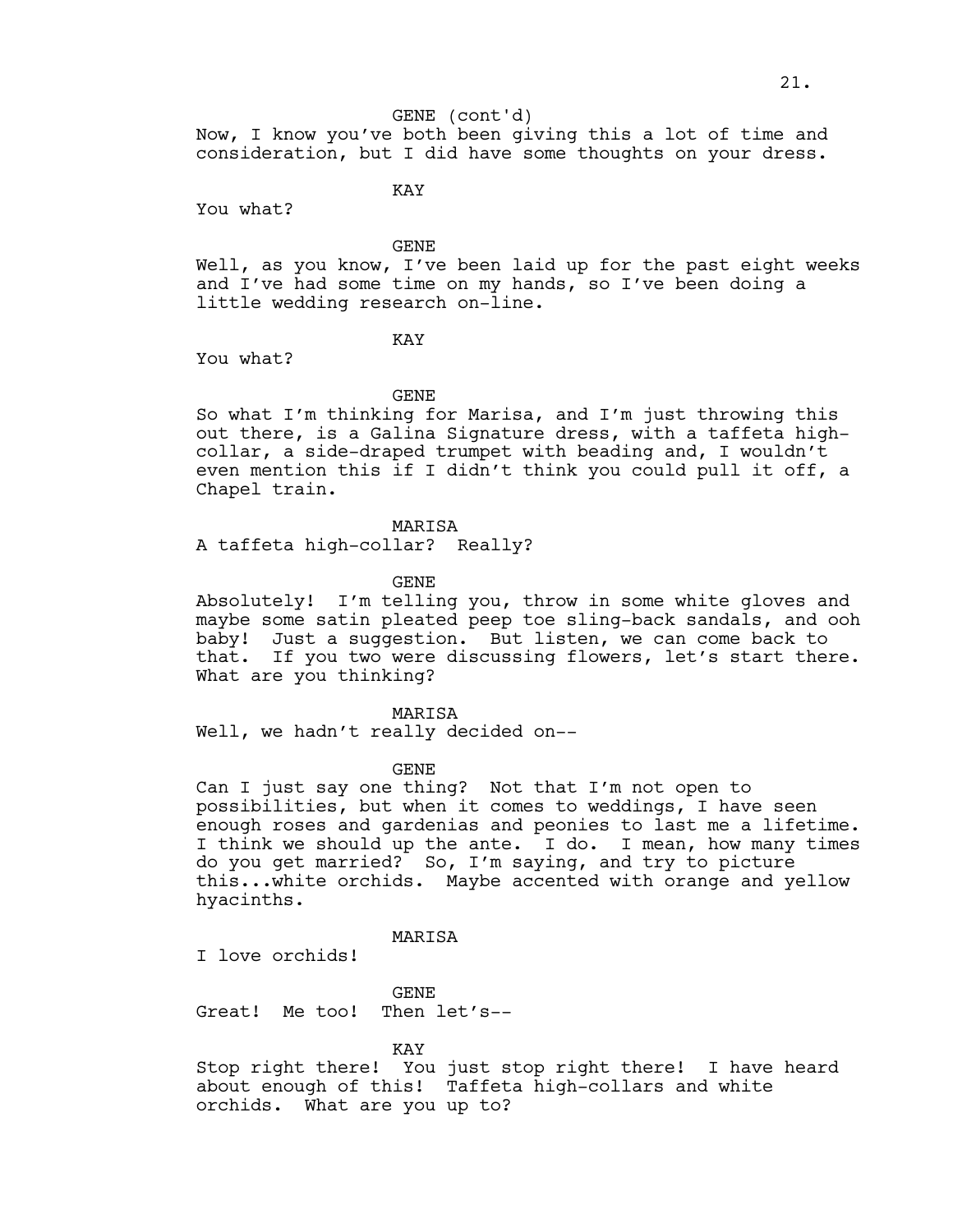You don't like orchids?

KAY

This isn't about the damned orchids! It's about you...you are up to something. I don't know what it is, but you can bet your ass I'm going to find out! This consultation is over!

> (KAY sweeps up all the catalogs and heads for the door and exits.)

#### MARISA

Mom! Gene, I'm sorry! Don't worry about my Mom, I'll handle her. But I love your ideas, I really do! I'll call you!

> (MARISA heads out after KAY. She blows ELIOT a kiss, which he catches, then she exits. ELIOT closes the door behind her, then starts clapping as he comes back to GENE.)

ELIOT

Oh my God. That was beautiful! I mean, just beautiful. God, I wish I had taped that.

GENE

What are you talking about?

ELIOT

That's a lovely necklace, Kay. I'm thinking a taffeta highcollar gown. And speaking for myself, I simply adore white orchids. Oh Jesus. You played her like a violin. She didn't know what the hell was going on.

GENE

You think I hurt her feelings?

ELIOT

Feelings? Kay? She doesn't have any feelings. She's like some kind of primordial beast. I think she probably registers heat and cold, but that's about it.

GENE

I don't know why she reacted that way.

ELIOT

Me neither. I can't imagine. Listen, I'm sorry if I was ripping on you earlier about getting you stuff. It was worth it just to see that performance. Now do us both a favor and go get that damned thing off.

GENE Yeah, I'd better get going.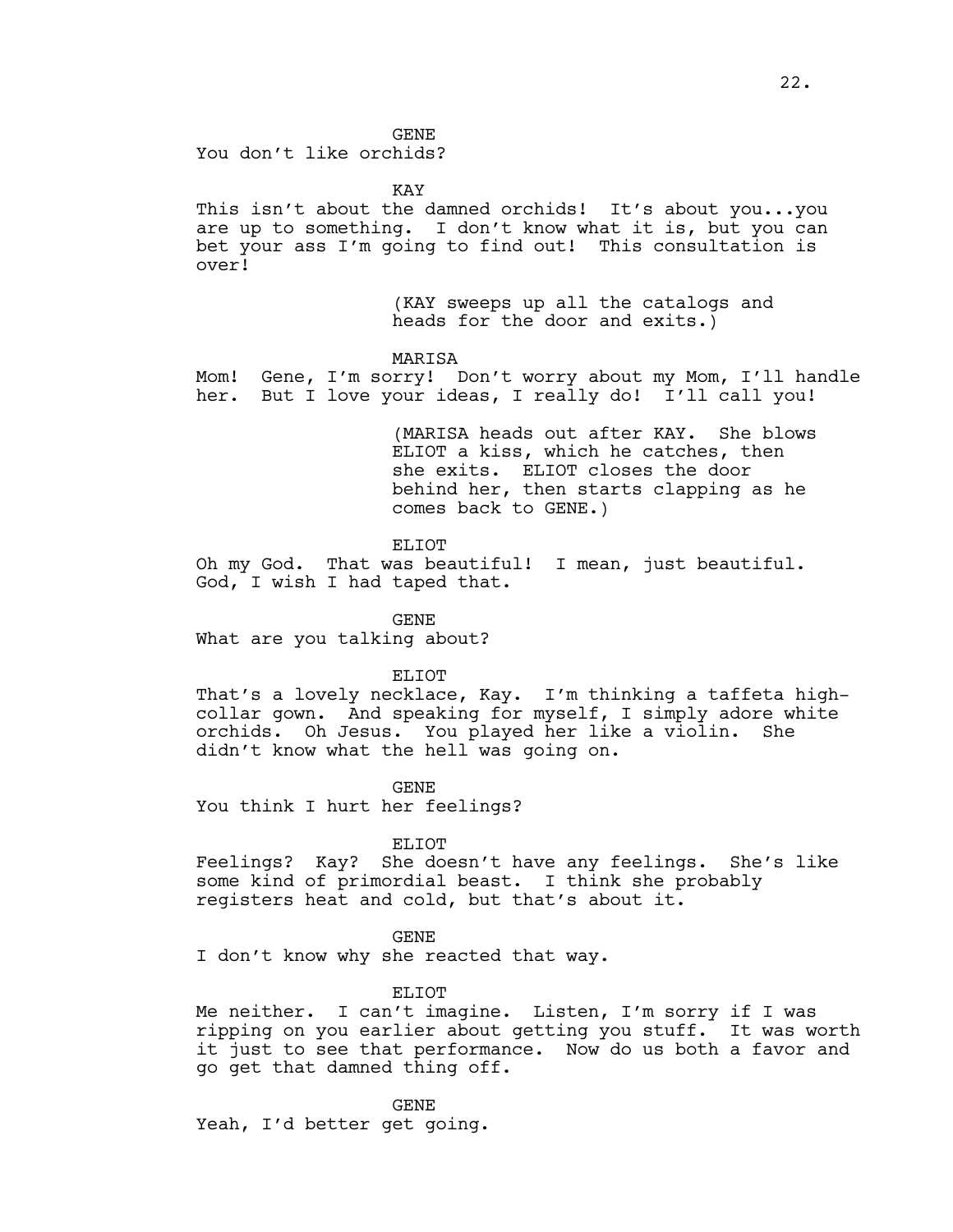#### ELIOT

Then I'm gonna crash for a little bit. I was up to four last night with Dana and some of the guys. Wake me up when you get back and we'll grab some dinner. Hey, I know. How about Tom's Oyster Bar?

# GENE

Will you give it a rest?

#### ELIOT

Actually, you probably shouldn't go there anymore. That would be cannibalism for you, right? Now that you're part oyster?

# GENE

For Christ's sake.

#### ELIOT

You're right, you're right. Enough's enough. Not another word about shellfish. I'm going to clam up.

# GENE

I'm going.

(GENE gathers up his wallet and keys as ELIOT heads for his bedroom.)

# ELIOT

Oh hey, you want to hear something really cool about oysters? I learned about this in cooking school.

#### GENE

I thought you were clamming up.

#### ELIOT

I know, I know, but this really is amazing, and it's no joke. When they're born, all oysters start out as males, but then eventually, they all turn into females. Every one of them. It's something in their DNA. They kind of reprogram themselves and change gender. Wild, huh? Anyway, I'll catch you later, Rockefeller.

> (ELIOT enters the bedroom and closes the door. GENE stands perfectly still, then pulls at the collar of his shirt and looks down at his chest. He shakes his head, then heads for the door. The day wanes and lights shift. ELIOT comes out of the bedroom, waking up. He flips on the TV, surfs through a few channels, then checks his watch. He looks back at the front door, checks his watch again, turns the TV off and pulls out his phone.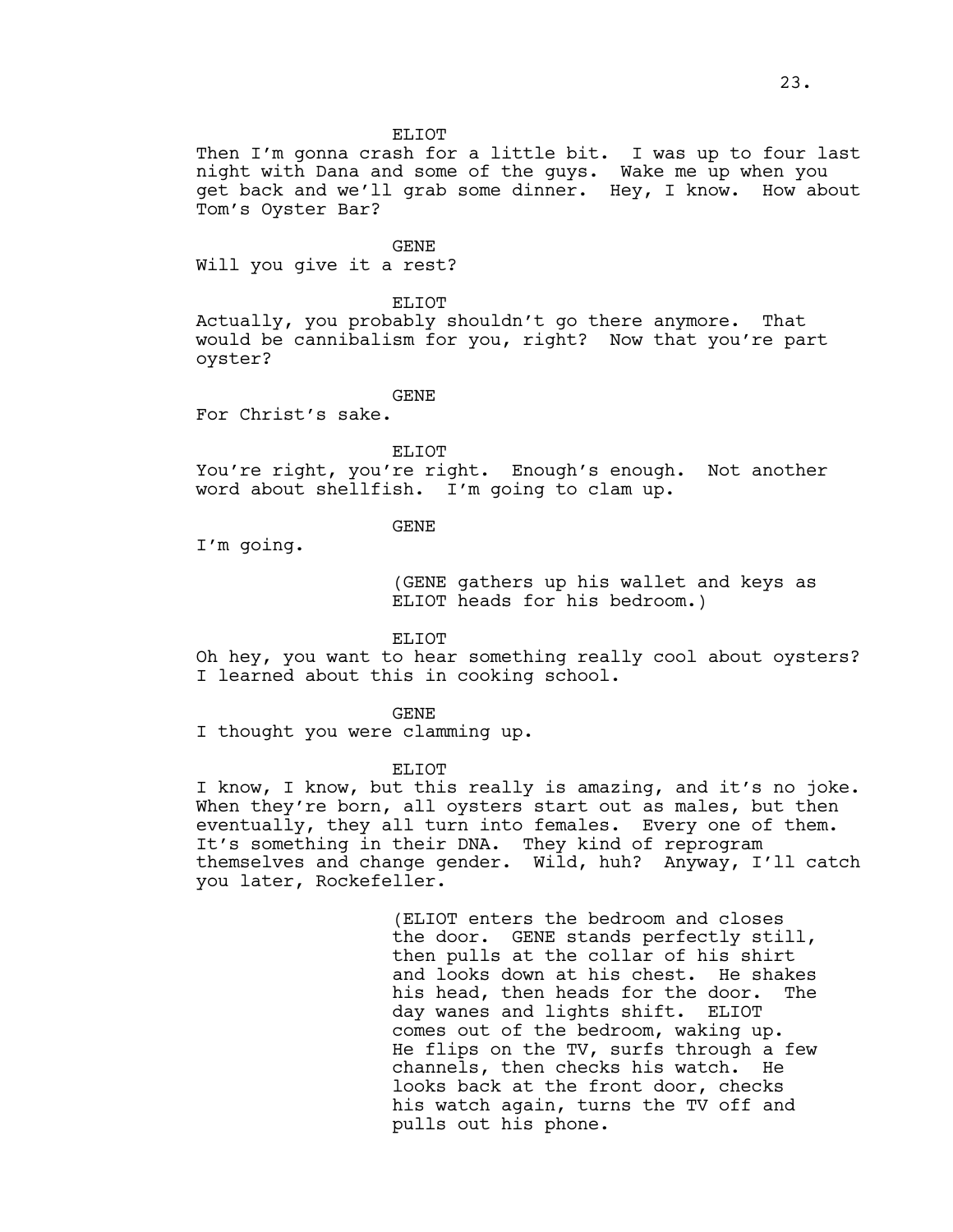As he dials, GENE enters. The cast is gone, but he has a leg brace on for support, and walks with a limp. He holds a large manila envelope and has a dazed expression.) ELIOT Hey, I was just calling you! Where the hell you been? You're just getting back now? (off GENE's nod) It took them five hours to get a cast off? Gene? Is everything okay? (off GENE's shake of his head) What's going on? Is it your leg? Gene, talk to me! GENE There's been a...complication. ELIOT Hey, you don't look so good. You'd better sit down. You want a beer or something? GENE Forget it. Just forget it. ELIOT Gene, you're scaring me. What happened at the hospital? Did they find a tumor? Are you dying or something? (off GENE's shake of his head) No? Then what is it? What's going on? GENE You know your oyster joke? About boy oysters turning into girl oysters? Well, it's no joke. ELIOT What? What are you talking about? GENE It's no joke. It's real...it's...it's real. ELIOT Wait a second. You're not saying that... GENE That's exactly what I'm saying. ELIOT No. GENE Yes.

24.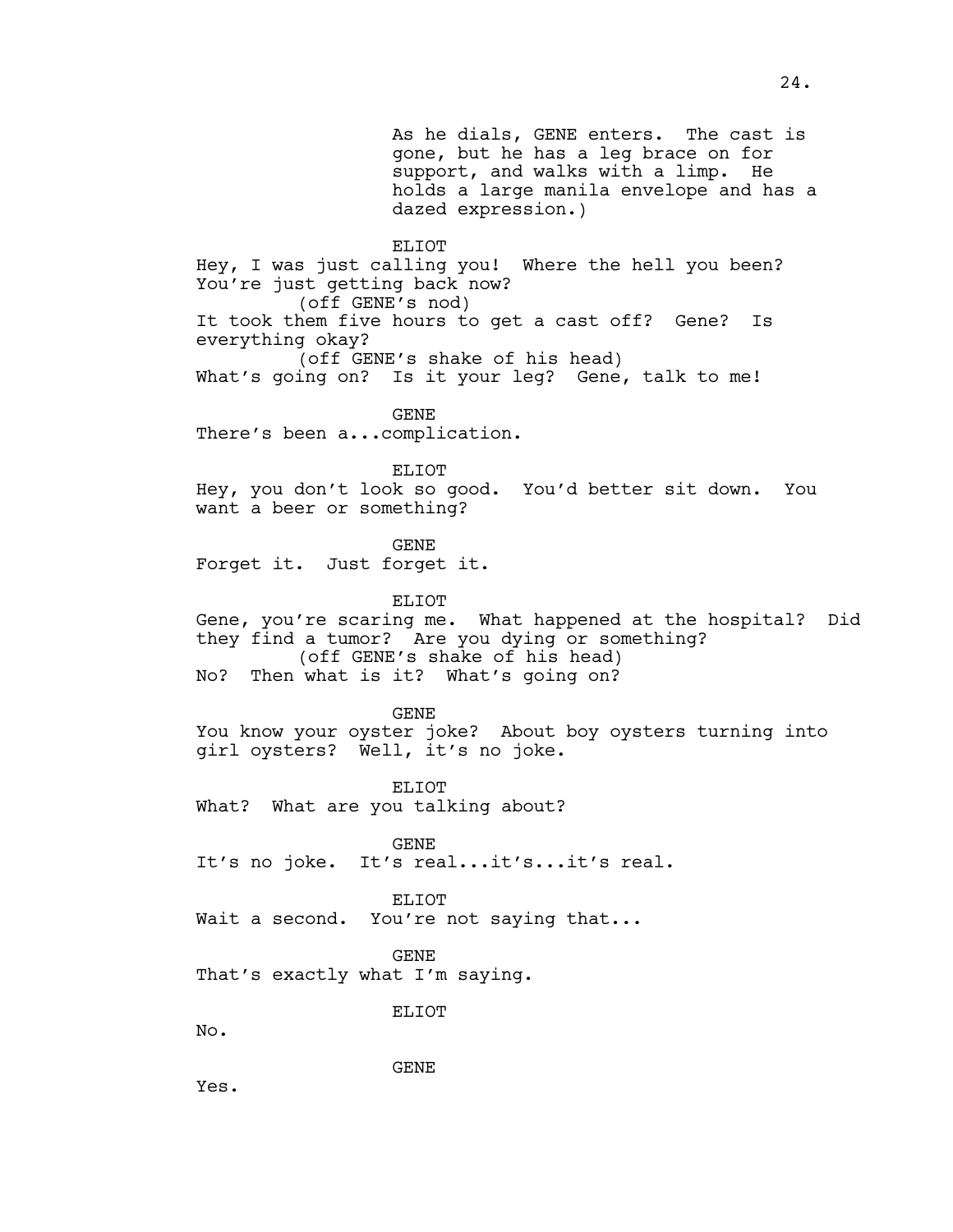Come on.

GENE

I swear.

ELIOT

No way.

GENE

Way.

ELIOT

That's impossible.

GENE

Apparently not.

ELIOT

Okay, this is getting ridiculous. Are we even talking about the same thing here? You're saying that...

GENE

I AM TURNING INTO A WOMAN!!! There! Are you happy? Is that clear enough for you? I am turning into a woman. I am transforming into a girl. I am becoming a female. A person of the feminine persuasion. A dame. A broad. A skirt. I am passing from manhood to womanhood, with all of the wonders and benefits that that entails. Certain things are appearing and certain other things are disappearing. I am turning into a woman.

# ELIOT

Who told you that?

GENE

A bunch of people! All of them wearing lab coats and with lots of initials after their names.

# ELIOT

But I've never heard of--

#### GENE

I just sat in a hospital room for five hours with an orthopedic surgeon, a neurologist, a geneticist, a gender specialist, two medical ethicists, and four hospital lawyers! They took measurements and scans and fluids and every other thing they could take and that was their conclusion. Minute by minute and day by day I am turning from male to female.

ELIOT

I don't believe it.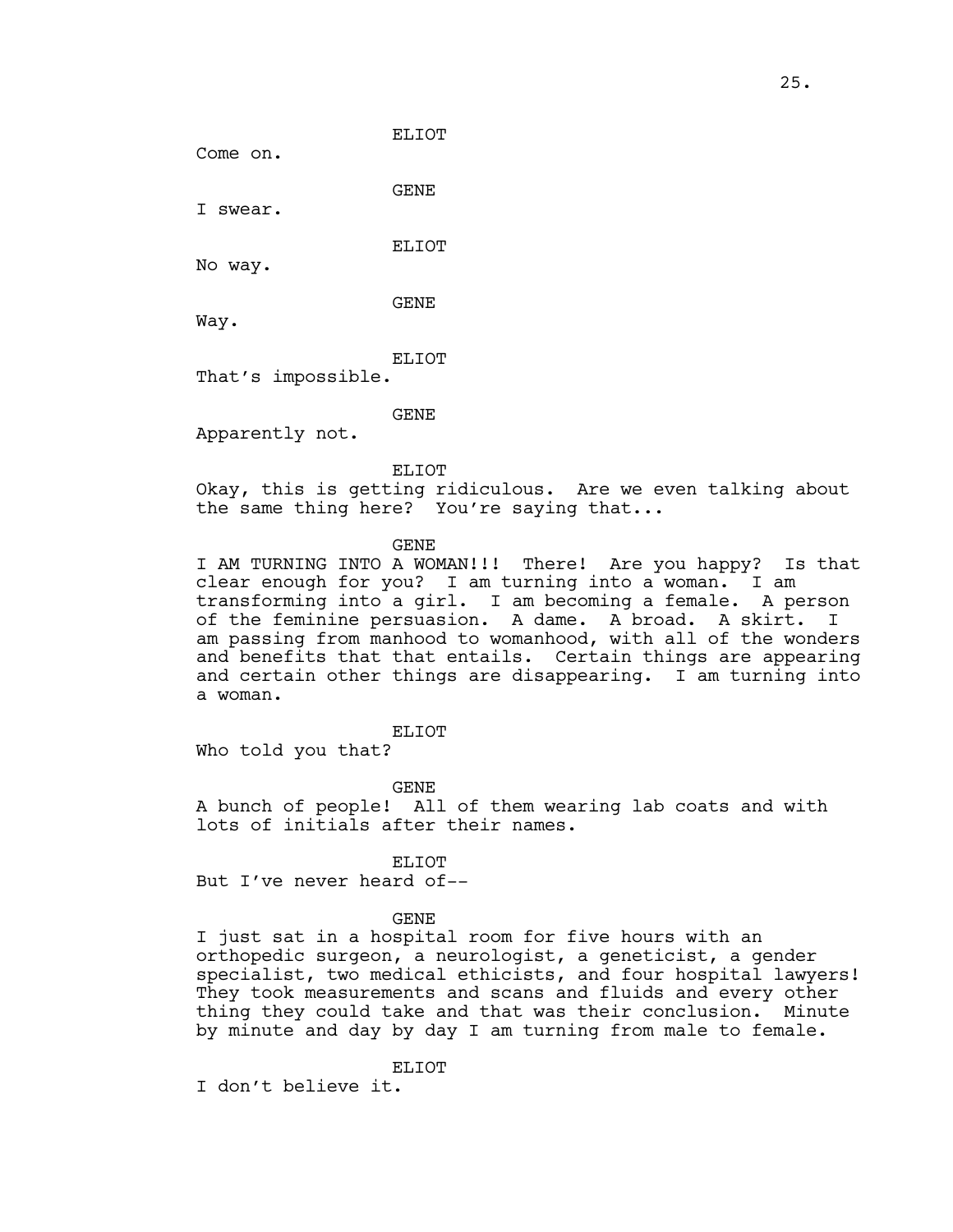Are you even listening to me? Are you listening to a word I say?

ELIOT

Well, of course I'm--

GENE Then why are you questioning me?

ELIOT

I'm not! I just don't--I can't...

GENE

Fine! Then don't believe me! See if I care!

(GENE storms off into his bedroom and slams the door. ELIOT knocks on the door, then talks through it.)

ELIOT

Gene? Gene, listen. I don't know what's going on and you're obviously upset, but what you're talking about, yeah, you see it in oysters and maybe some fish, but I swear to you, you never see it in mammals. And human beings are mammals! It just doesn't happen!

GENE (O.S.)

ELIOT

What I'm saying is, there has got to be some other explanation. Listen, why don't we go back to the hospital, all right? We'll just go back and--

> (GENE opens the bedroom door, comes out and lifts up his shirt to reveal his breasts [possibly wearing a bra, but possibly not]. He lowers his shirt as a stunned ELIOT avoids his gaze.)

GENE You were saying? Eliot? You were saying?

ELIOT

Those are some nice breasts.

GENE

Thank you.

Go away!

ELIOT

Very...pert.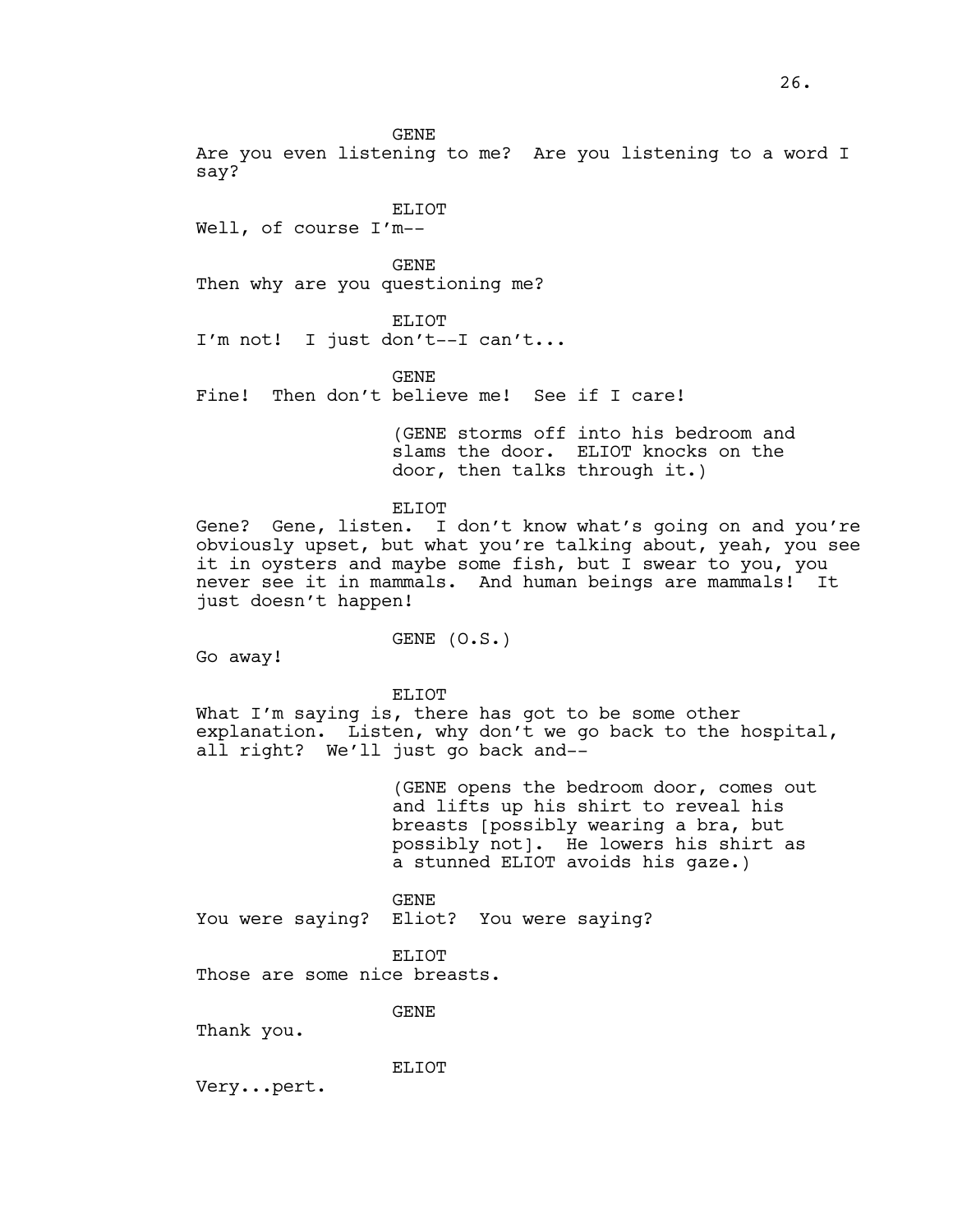How kind of you to notice.

ELIOT

Gene, what the hell? I don't get this. You mean to tell me that you didn't notice that you were...blossoming?

GENE

I thought I was just putting on a few pounds here and there! That's all! You know, being sedentary for so long. What was I supposed to think? Oh no, I'm growing breasts!? What kind of sane person would think that?

ELIOT

Yeah, I quess. That makes sense. Wow. I mean... wow. How are things...down below?

GENE

Diminishing. I didn't want to believe it at first. I thought it was some kind of optical illusion or something. To tell you the truth, the last week or so, I kind of stopped looking.

ELIOT

Sure. Who wouldn't?

GENE

Exactly.

ELIOT

No point in...

GENE

You got it.

ELIOT Well, what did the doctors tell you?

GENE

Not much. They were, you know, trying to be professional and everything. They brought out these 3-D genitalia models and tried to explain it...testes this, labia that. But they were a little freaked out, to be honest. They even had a guard outside the door, and everyone in the room had to sign all these confidentiality papers.

ELIOT

But did they tell you anything about the procedure they did...the stuff with the oyster shells?

GENE Oh yeah. It's all in here. (he pulls some papers from the manila envelope) (MORE)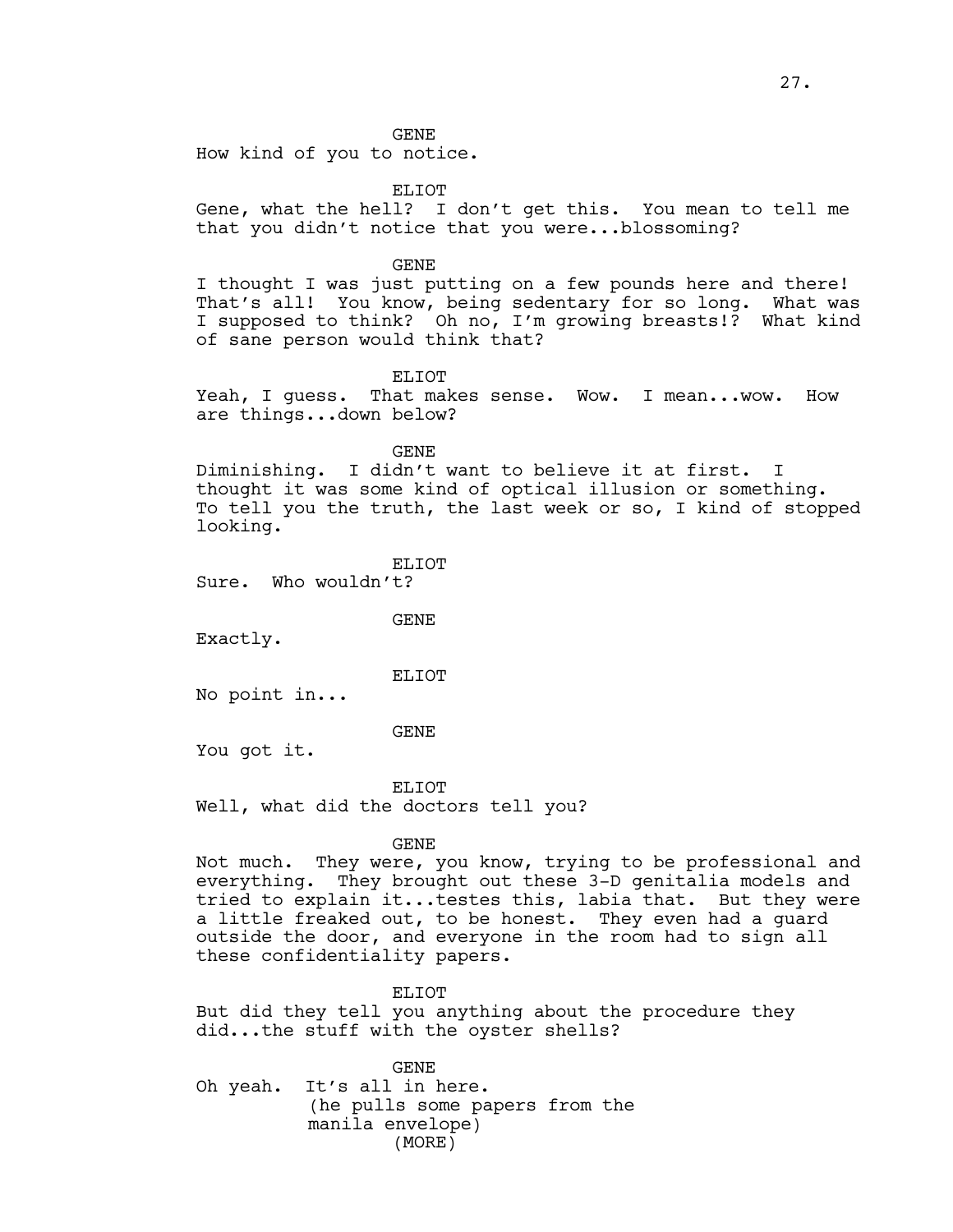# GENE (cont'd)

Studies and data and all that. What they used is called nacre. It's the shiny stuff in oyster shells.

ELIOT

You mean mother of pearl?

GENE

Right. Same thing. Here's the original study some French biologists did.

(GENE hands the document to ELIOT.)

# ELIOT

(reading)

"Since human beings and oysters share the capacity for selfrepair, seeding bones with oyster shells may help speed up the process of biomineralization, and we now believe that nacre obtained from the *Pinctada maxima* oyster can be used to stimulate bone growth. It can be grafted on to bone and accepted by the human body, where it releases active molecules that induce bone regeneration."

(he looks up)

Jesus. And that's not the only thing it induces. Side effects may include dry mouth or gender change.

GENE

There aren't supposed to be any side effects! This has never happened before. Not to anyone. Ever. They said it was a miracle. A billion to one shot.

ELIOT

Kind of like the Lions winning the Super Bowl?

GENE

Something like that.

ELIOT

Unbelievable. So, did the doctors tell you anything else? I mean, is this a permanent deal or just a gender vacation?

GENE

They don't know. Nobody knows. It's never happened before!

ELIOT

Well, they're going to try and change you back, right?

GENE

No. That was the first thing I asked. But they said they wouldn't know what to do, because maybe things will change back on their own. Then again, maybe they won't. "Time will tell," they said. So, in the meantime...

ELIOT

In the meantime, try to look on the bright side.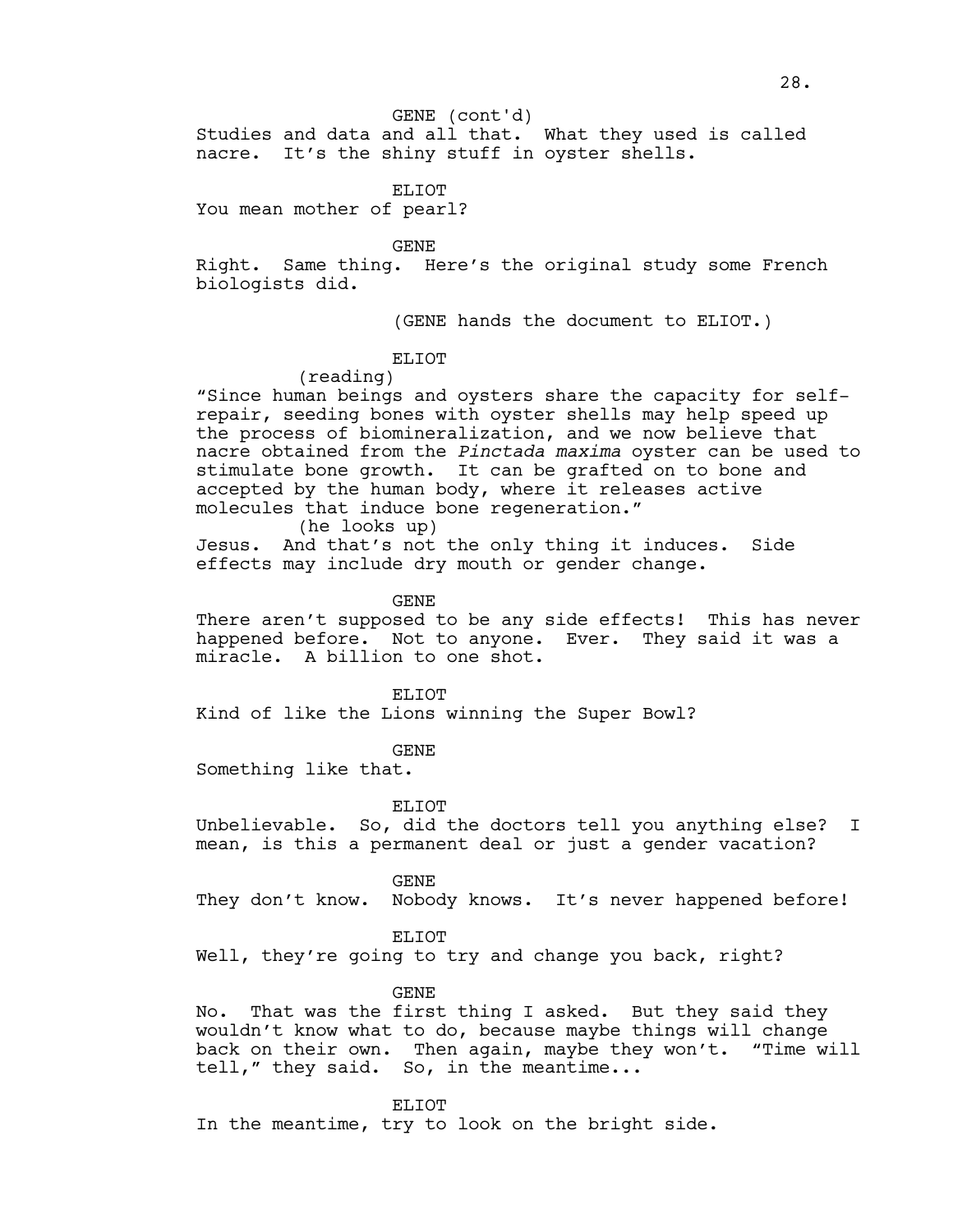The bright side? Did you just say, "look on the bright side?"

ELIOT

Why not? What else are you going to do?

GENE

Then maybe I'm missing something. I must be. My entire life has just been picked up and ripped into tiny little bits. So what is this bright side? Other people can look at me and feel better about themselves? They can say, "Well, I just totaled my car, but at least I'm not Gene! I just lost my job, but at least I'm not Gene!" Is that the bright side? My shredded existence becomes the confetti in other people's lives?

ELIOT

Okay, calm down for a second and let's try and look at this logically, all right? Let's see if we can put some positive spin on this.

GENE

You're kidding, right?

ELIOT

Just hear me out. Point number one. Women live longer than men.

GENE

Oh Jesus!

(GENE heads for the fridge and pulls out a beer.)

ELIOT

Point number two. They didn't have four lawyers at that meeting just for eye candy. That hospital is scared shitless you're going to sue them for big bucks. And you should! Hell, hire Marisa's mom. That's her field of expertise- personal injury lawsuits. You're sitting on a major malpractice payday. I mean, we're talking millions! Maybe tens of millions!

GENE

I don't want money! I want to be a man! A tough, testosterone-fueled, "that didn't hurt" man! What if this is permanent? What if I turn into a complete pussy?

ELIOT

Well, actually--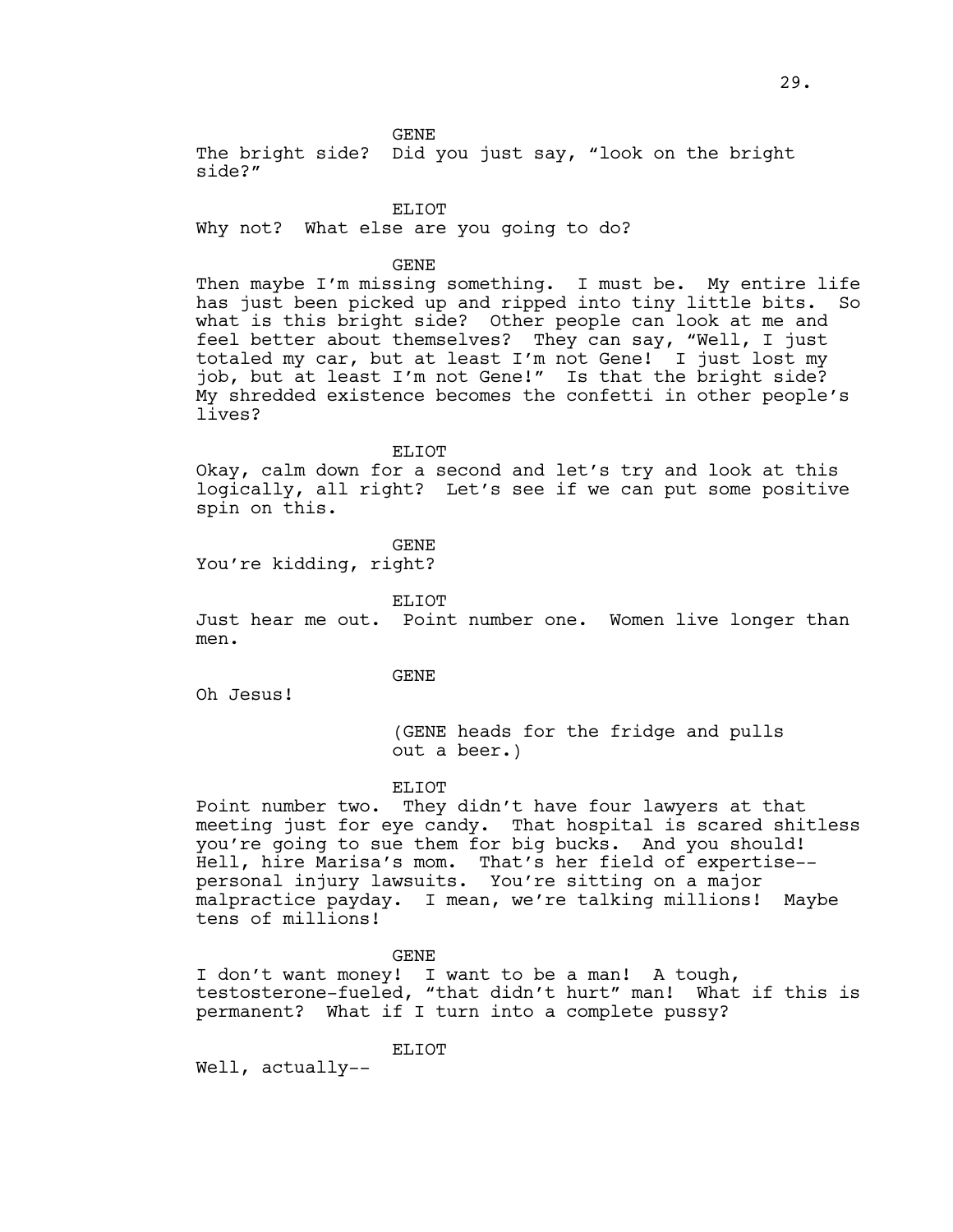You know what I mean! I want to be the person I have always been! I want to stand up when I take a piss, eat beef jerky for breakfast, and watch a football game between two teams I've never heard of and enjoy it! I want to be me!

# ELIOT

Well, you're still you. Same person. Just with different options. You want to hear point number three?

# GENE

Do I have a choice?

# ELIOT

Your name. Gene. Jean. No difference. You can change the spelling if you want, but you don't have to change what people call you. That's kind of a lucky break.

GENE

Great. Yeah. Wow. That does make it all better. I'll remember that when I'm in the shower and I look down and there's no there there!

#### ELIOT

Hey, don't get pissed at me! All I'm trying to do is provide a little perspective here, all right? Your...I don't know what you want to call it...condition? It is what it is. Maybe you don't like it, but it is what it is.

GENE

Oh, that's profound. Really. That's deep, man. You're just a goddamned guru, aren't you?

ELIOT

What I'm saying is that your situation...it's like that serenity prayer thing. Accept the things you can change and...accept the stuff you can't change too.

GENE That's not the serenity prayer!

ELIOT Close enough. You get the idea.

GENE

Yeah, well, I am not accepting anything. This whole thing...it's between us, got it? Not a word to anyone.

ELIOT

What are you talking about? You're going to try and hide it?

GENE

You're damned right I'm going to hide it! What do you think I'm going to do?

(MORE)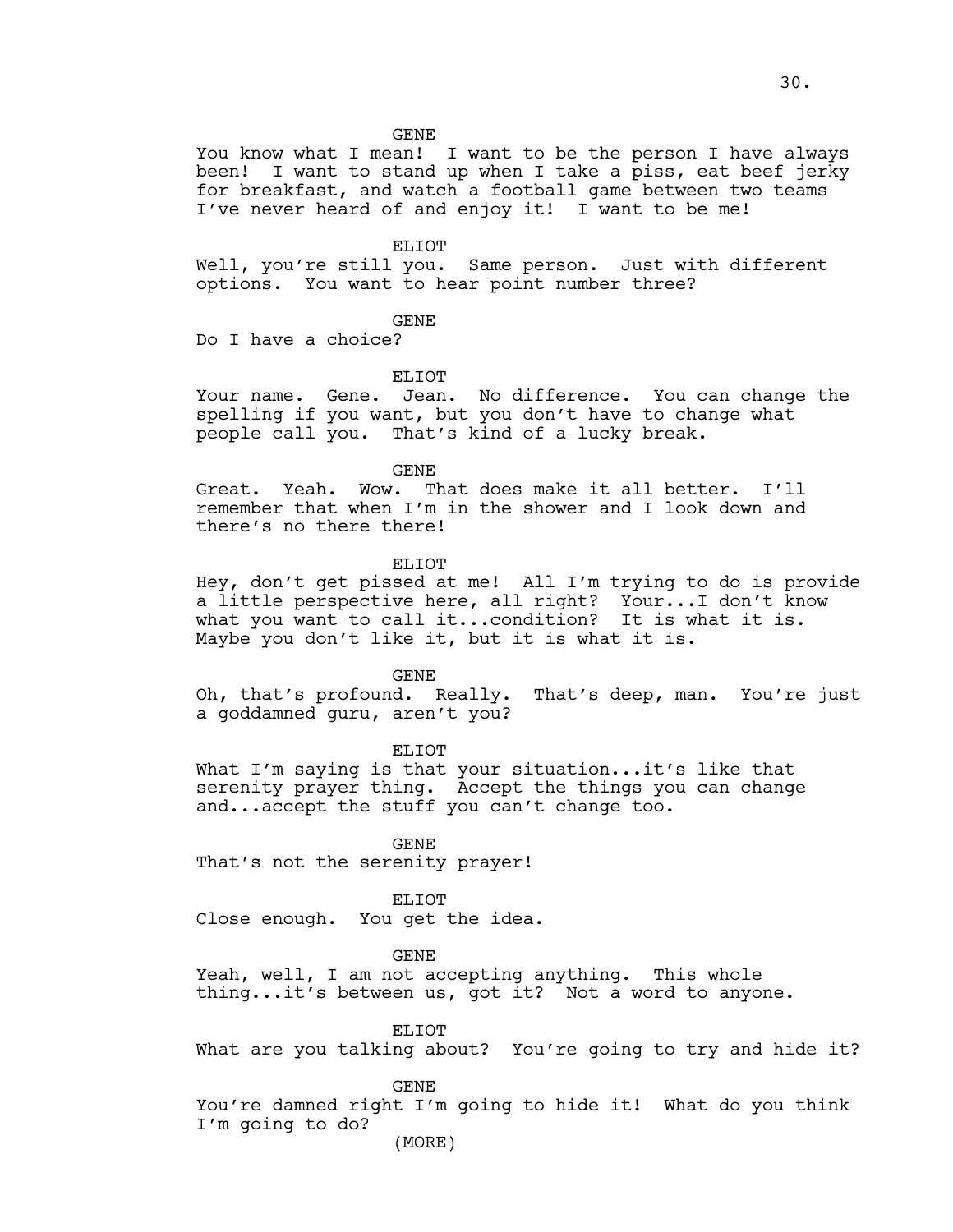GENE (cont'd)

Walk into a class full of third-graders and say, "Hi kids! From now on, Mr. Walsh would like to be called Miss Walsh?" Forget it! I'll keep my hair short, tape down anything that needs taped down, and there you go.

ELIOT

So you're going to be a closet woman?

GENE

Yes! That's exactly what I'm going to be! A closet woman. And this closet is staying shut!

ELIOT

Come on.

GENE I can do it. I will do it.

ELIOT Hiding it is not the way to go. You're going to spend the rest of your life that way?

GENE

Like you're one to talk.

ELIOT

I am one to talk.

GENE

Oh really? Just how many of your friends and relatives know that you're gay?

ELIOT

The ones who need to know.

GENE

Well, isn't that convenient?

ELIOT

ELIOT

What am I supposed to do? Wear a bright pink hat that says, "I am gay" on it?

GENE Hey, when they put us together as roommates when we were freshmen in the dorm, I had no idea you were gay.

ELIOT And I had no idea you liked Journey! But I figured it out!

GENE All right, but my point is, you have the choice, don't you?

What choice?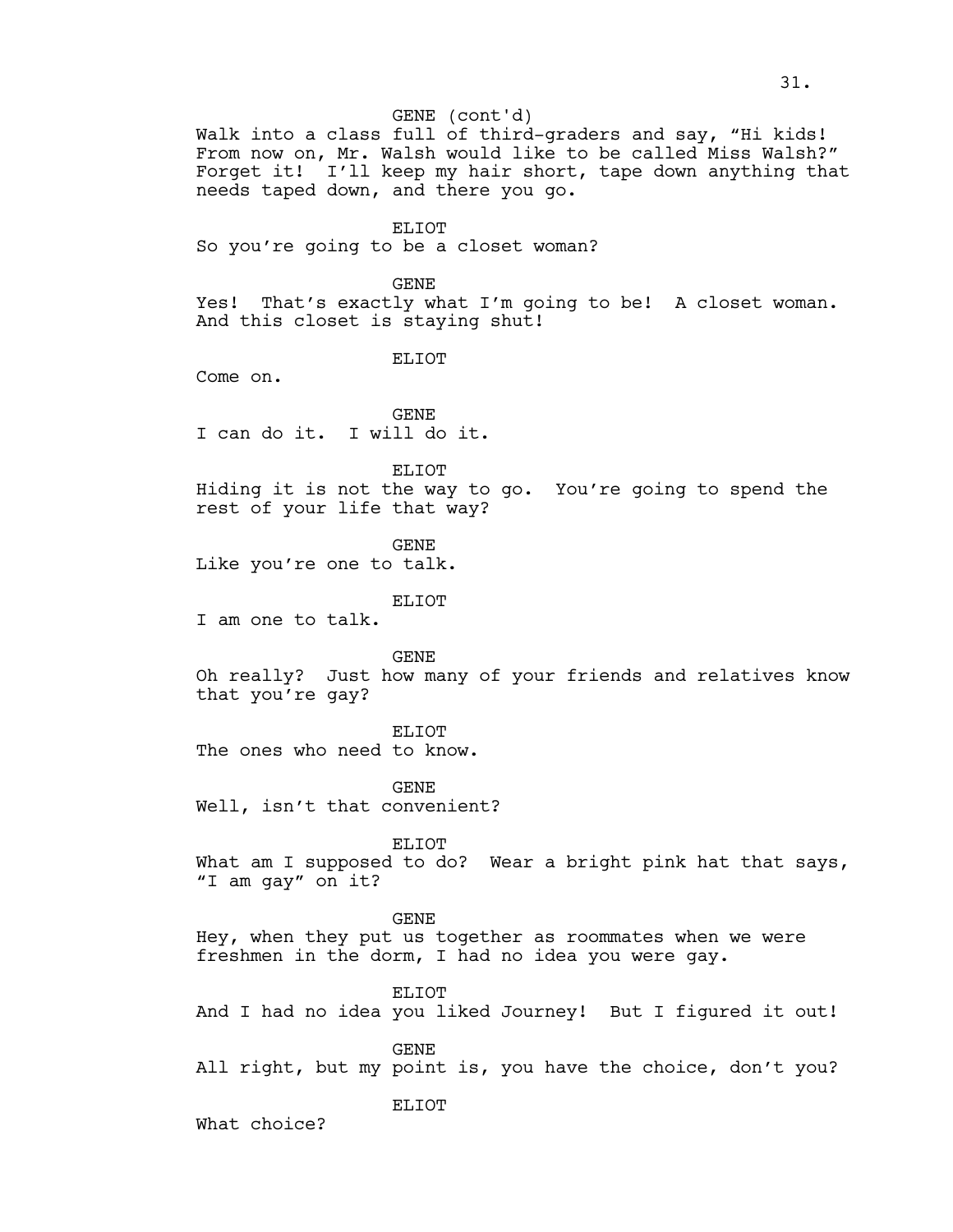Of people knowing or not knowing. Me, unless I hide it, I'll be walking down the street with bazoombas out to here!

ELIOT

Gene, you can't hide what's happening to you.

GENE

Oh no? Give me one reason why not.

ELIOT

Marisa?

GENE

Oh Jesus...Marisa. That would make for an awkward honeymoon.

ELIOT

It would be memorable, that's for sure.

(GENE wanders to the fridge and pulls out a big container of ice-cream. He gets a spoon and starts eating.)

#### GENE

What do I tell her?

ELIOT

There's not exactly a long list of possibilities there. Either you tell her to order two wedding gowns or...

GENE

I call the wedding off. I have to call it off. She doesn't want to marry a woman. And I'm not gay.

ELIOT

You are now.

GENE Holy shit...I'm a lesbian.

ELIOT

Well, are you sure? Obviously, you've got a lot of things going on inside of you physically. What about mentally? Are you still attracted to women?

GENE

I don't know. I haven't had any time to think about it.

ELIOT

Well, let's try something. Close your eyes.

GENE

Why?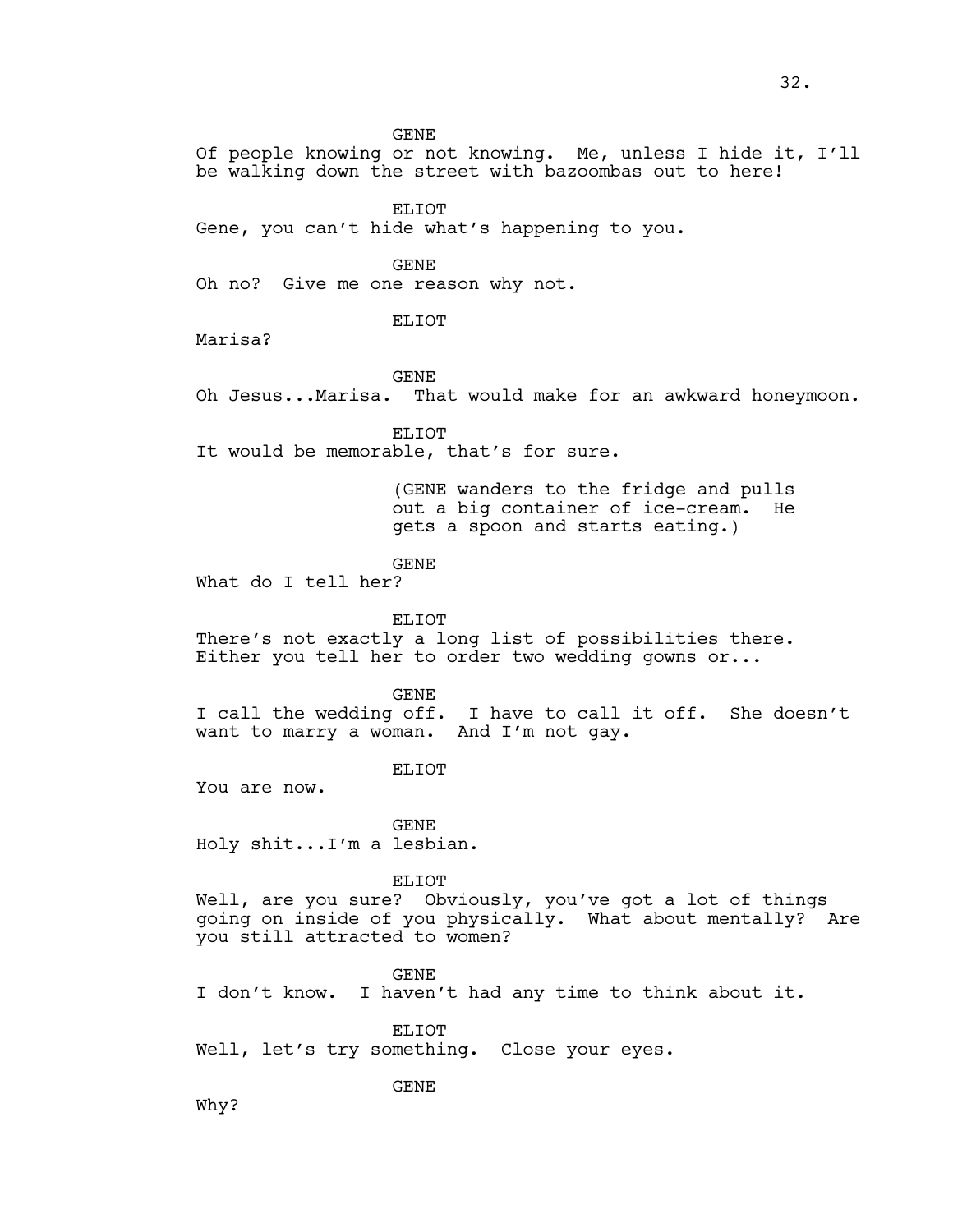#### ELIOT

I want you to think about being with Marisa. Come on. Close your eyes.

(GENE closes his eyes.)

## ELIOT

Now imagine this. Imagine that Marisa texts you a little before midnight and says she wants to see you. Needs to see you. Has to see you. Five minutes later she's at the door, hair messed up, shirt a little undone, and her eyes, her eyes are just burning into you as she chews on her lower lip. She doesn't say a word, but she doesn't have to. You can feel her desire, she's almost shaking with it. And as you take her by the wrist and lead her to the bedroom, you can feel her pulse pounding like--

(GENE's eyes snap open.)

GENE I'm definitely a lesbian.

ELIOT

Okay, then. Welcome to the gay club. You want to see the secret handshake?

GENE

There's a handshake?

#### ELIOT

I'm kidding.

GENE

But I don't know how to be a lesbian!

ELIOT

Listen. Let's just take this one day at a time, all right? We'll try to get some more information and see what's really happening here. So, you're right. Let's keep it under wraps for the time being. No harm in that. Nobody needs to know.

GENE

And Marisa?

#### ELIOT

We'll come up with something. You and me. Something very smooth and plausible. Something that conveys your deep feelings of love and respect for her, but tactfully communicates your hesitancy about rushing into such a major decision and commitment out of respect for her.

GENE

That's good. Yeah. Write that down.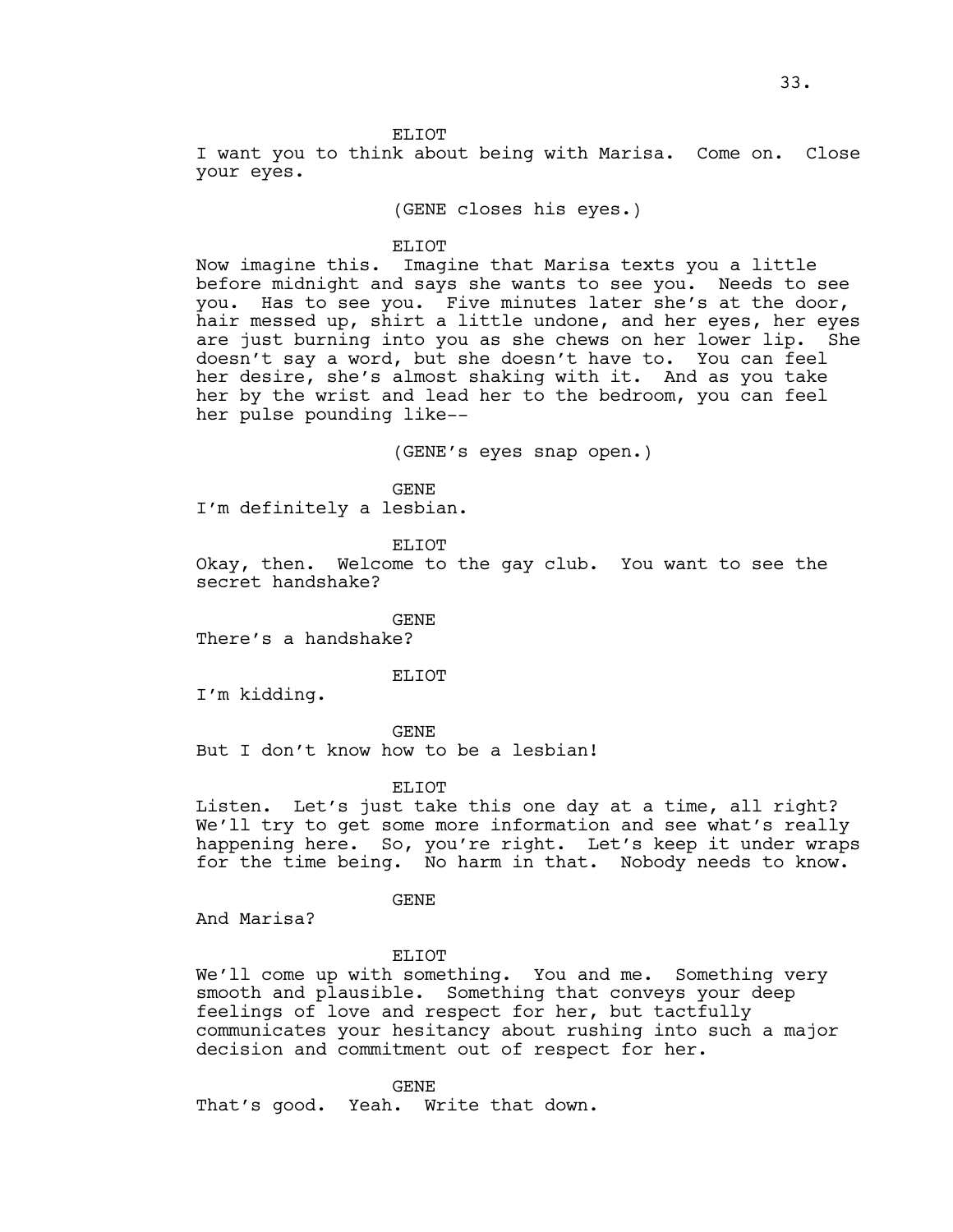(MARISA bursts in holding a catalog.)

MARISA

Gene! You got your cast off! I totally forgot today was the day! You look great! I finally have my gorgeous man back!

> (MARISA rushes to hug GENE, and he does his best to hug her without actually pressing his chest against hers.)

MARISA

How do you feel?

GENE

Like a new person.

MARISA

Well, I have the most amazing news! Look what I found! (she shows him the catalog)

It's the perfect wedding cake! I was looking and I was looking and I found this tiny little shop in Windsor! Isn't it perfect? Isn't it the most amazing wedding cake you've ever seen?

GENE

I can't marry you.

MARISA

What?

(The catalog drops from MARISA's nerveless fingers.)

GENE

I can't marry you.

MARISA

What are you saying? You...I don't understand. What are you saying?

GENE

I can't. I'm sorry.

MARISA Eliot? What's happening here?

ELIOT

What Gene's trying to say is that his deep hesitancy is because of his respect for, um...wait...

MARISA

You can't marry me?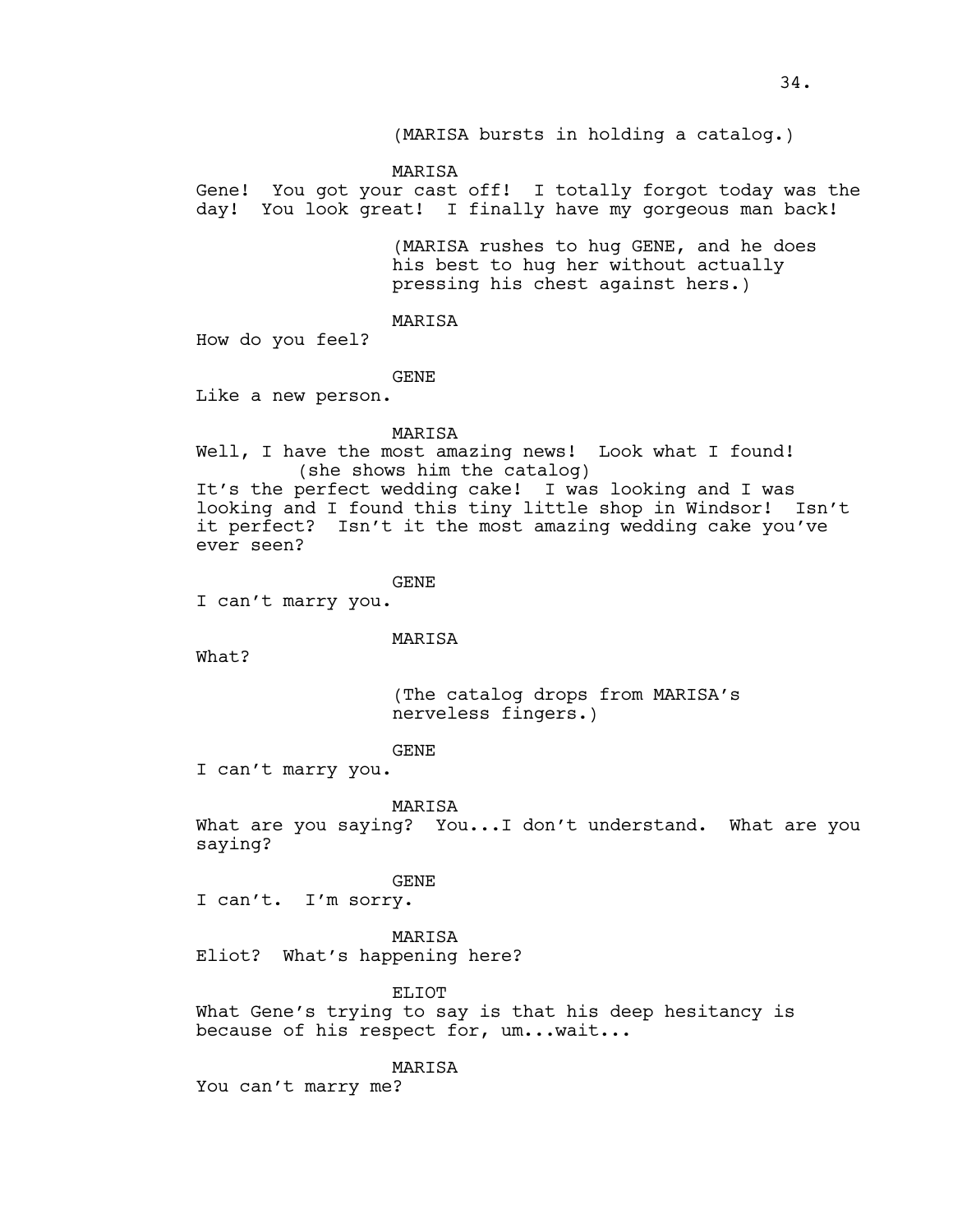GENE No. MARISA Is it another woman? GENE No! ELIOT Yes. MARISA What? GENE No, it isn't! ELIOT Yes, it is. MARISA Oh my God! How could you? GENE I didn't! MARISA Eliot just said you did! GENE Marisa, it's not what you think. MARISA How could it not be what I think? It's another woman! GENE No! It's...Eliot, tell Marisa the truth. Did I meet another woman? ELIOT Mmm...no. GENE Am I in love with another woman? ELIOT No. GENE Am I having any kind of relationship with another woman? ELIOT No.

35.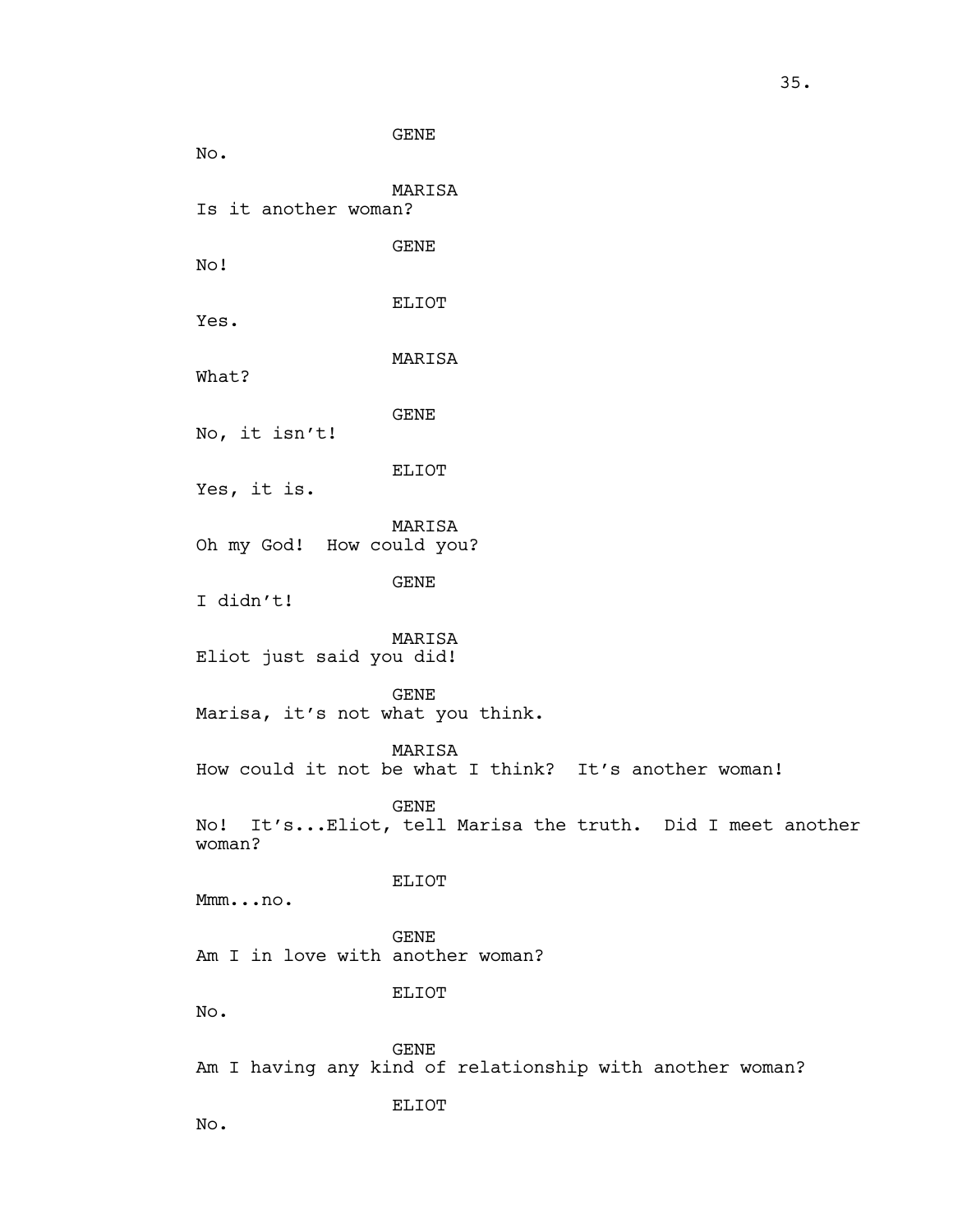You see?

MARISA

Then what...oh my God! It's another man! Eliot, did you turn Gene gay?

# ELIOT

What? No!

# MARISA

I thought it wasn't like that between you two! I thought you were just good friends!

## ELIOT

We are! Marisa, you can't...you don't...seriously?

MARISA

You're right. I'm sorry. But I just don't understand. If it's not someone else...is it me? Is it something I did?

GENE

No, of course not.

#### MARISA

Then what? Tell me something. Tell me anything. Don't I at least deserve that? Please.

## GENE

You're right. You deserve an explanation. You deserve the complete and honest truth. So, I'm just going to say this straight out. I can't marry you because I'm...I'm a schmuck. A total, goofball, idiot loser. I am. I see that now. I mean, I gave you a pretzel as an engagement ring. I didn't put any time or thought into it. I didn't think about what kind of stone or setting or ring you might like. I didn't take you out to a romantic restaurant or a moonlit beach. I just gave you a salty snack because I was excited about a football game. That's pathetic. Because I'm pathetic. The truth is, I don't deserve you. I don't deserve anyone until I grow up a little.

#### MARISA

But you will! You can change! I know you can! Eliot, don't you believe that people can change?

# ELIOT

Oh yeah. Big time.

#### MARISA

Even in the last few weeks I've noticed a change. Your interest in the wedding, the way you comment on what I'm wearing and how I look. And the biggest thing? We talk more. About all kinds of things!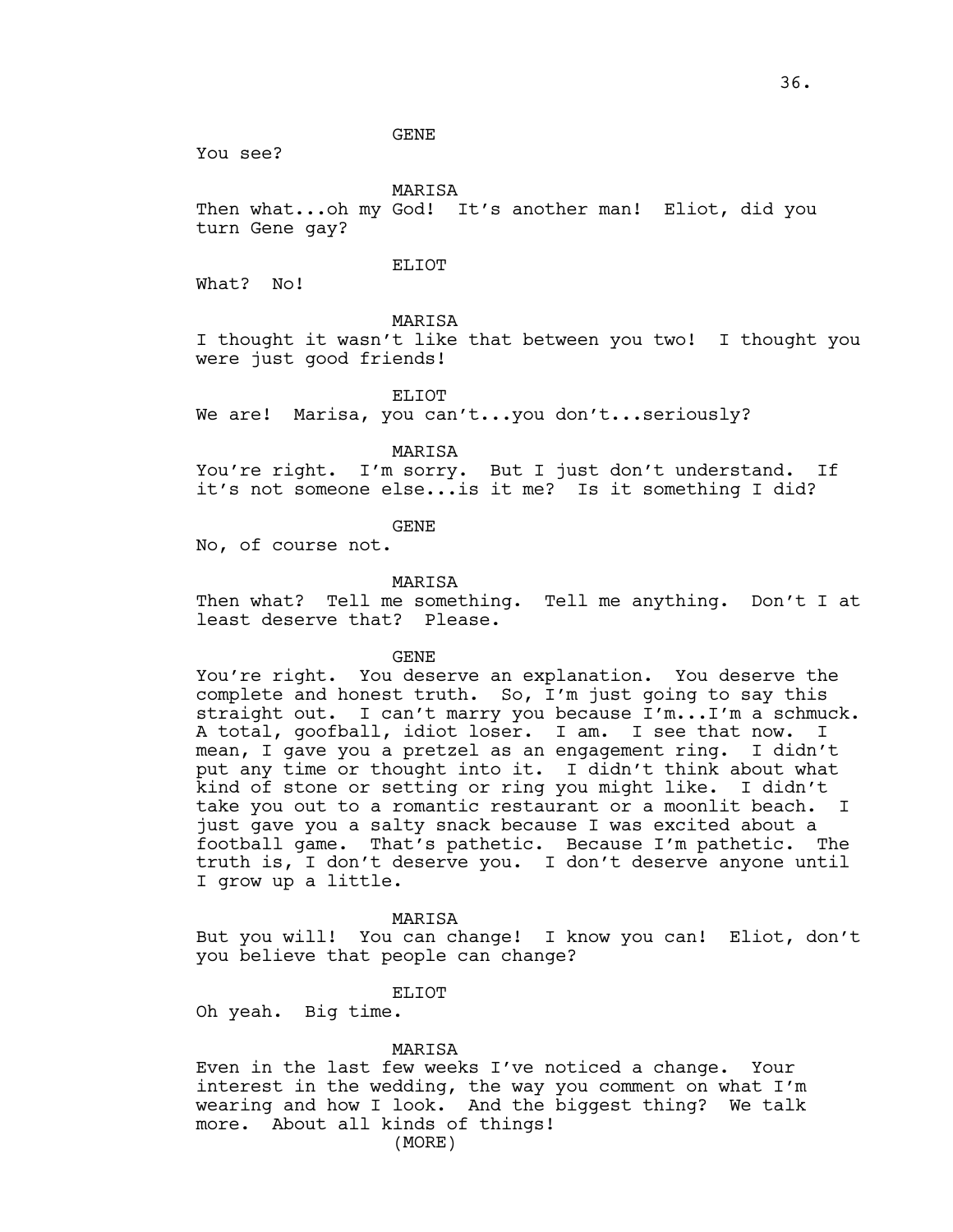# MARISA (cont'd)

Places to live, what our house will look like. Just yesterday we spent half an hour talking about French Country kitchens!

GENE

Marisa, I'm a fraud! A complete and total fraud! I'm a poser. A faker. I'm not the person you think I am.

MARISA

What do you mean?

GENE

You want to know the truth about me? Well, here it is. I don't like French Country kitchens. And I don't like Yorkshire terriers. And I don't like shopping for antiques. I'm sorry. I don't expect you to understand, but...

MARISA

You'd be surprised how well I understand.

GENE

What do you mean?

MARISA

You want to be honest? Then let's both be honest. I'm not the person you think I am either.

GENE

Marisa, don't--

MARISA It's true! I'm exactly like you! A complete and total fraud! A poser! A faker!

GENE

Marisa--

#### MARISA

You want to know the truth about me? I never liked going to old car shows! And I never liked Mel Gibson movies. And softball has to be the lamest, stupidest sport ever invented by humanity!

GENE

But you came to every one of my softball games.

MARISA

Because you were there! Because I wanted to see you. Because I liked the way your butt looked in those baseball pants. But a game where they put a beer at every base? That's not a sport, that's a bar on dirt.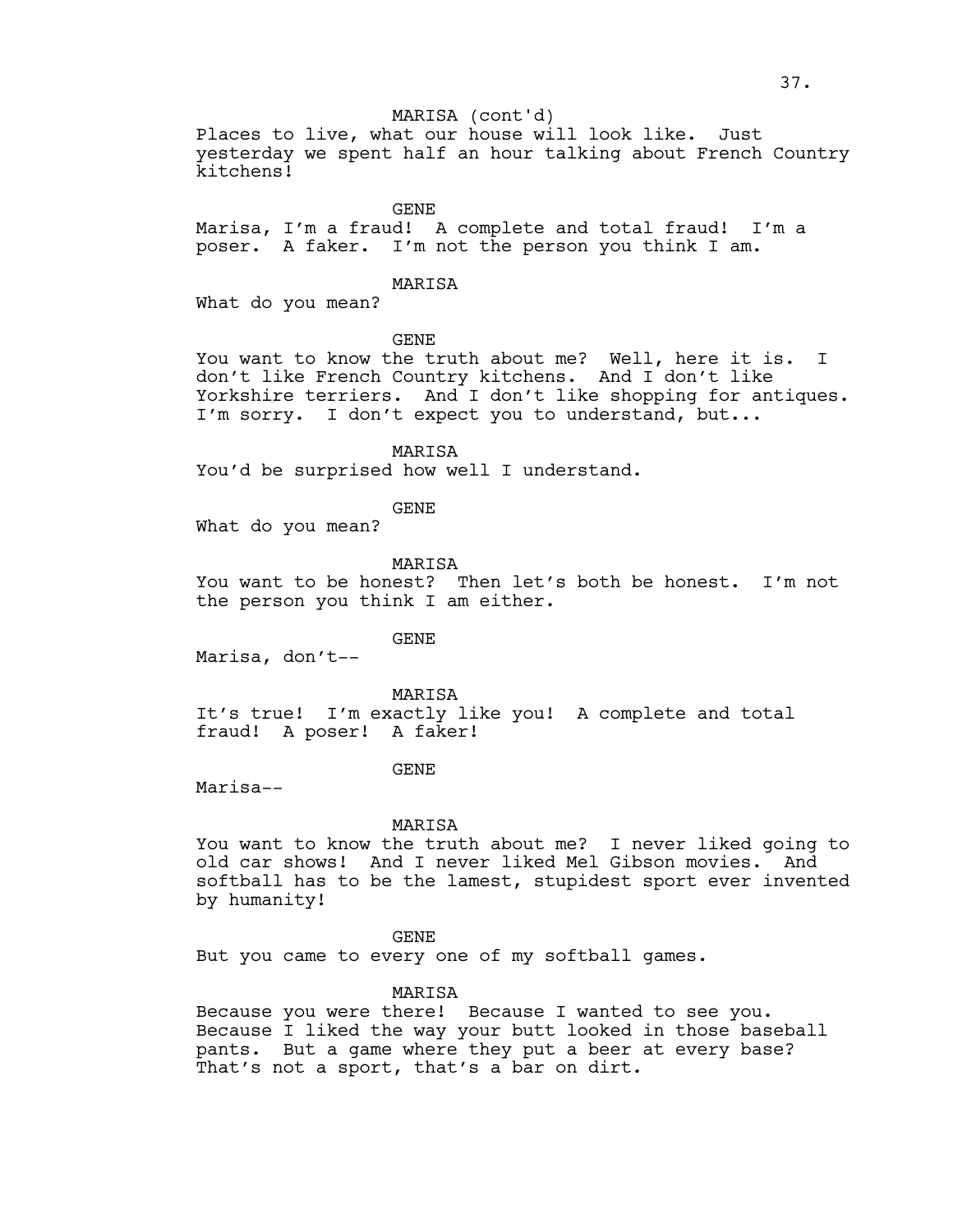You're right. You're absolutely right. And that's my point. We never really had that much in common. Sooner or later, you'd have realized that. Marisa, you're the straight A student going out with the class loser. The purebred going out with the mutt. It might seem like a good idea right now, but that wouldn't last, don't you see? It'd be that same old story you see again and again. The train leaves Love Station full of hope and desire, but then somehow, somewhere along the way, the train jumps the tracks and you end up in Hate City. And you look at the person you used to love with all your heart, the person you wanted to spend the rest of your life with, and you can't understand what you ever saw in them in the first place. And I don't want that to happen. I don't want you to wind up hating me.

MARISA

So, what you're saying is, we should break up while we still love one another?

GENE

Exactly!

MARISA Because it's for our own good.

GENE

There you go.

MARISA

And you're saying all this because of how much you love me?

GENE

Absolutely! If I didn't love you as much as I do, I'd marry you tomorrow! I would! I'd figure what the hell, Marisa's a good starter wife, let's give it a shot. But I don't want that for us. I don't want that for you. More than anything, I want you to be happy. And you wouldn't be happy with me. I guarantee you the day would come when you would look at me and say to yourself, "This is not the Gene I fell in love with. This is not the Gene I want to be with." And I don't think I could stand knowing that was happening.

#### MARISA

I guess I understand where you're coming from...I think. But it just feels wrong. Why can't we--?

GENE

Because we can't! We just can't. Marisa, I know this is out of the blue and everything, but it's for the best. It really is. It may not seem like it right now, but we're really pretty lucky.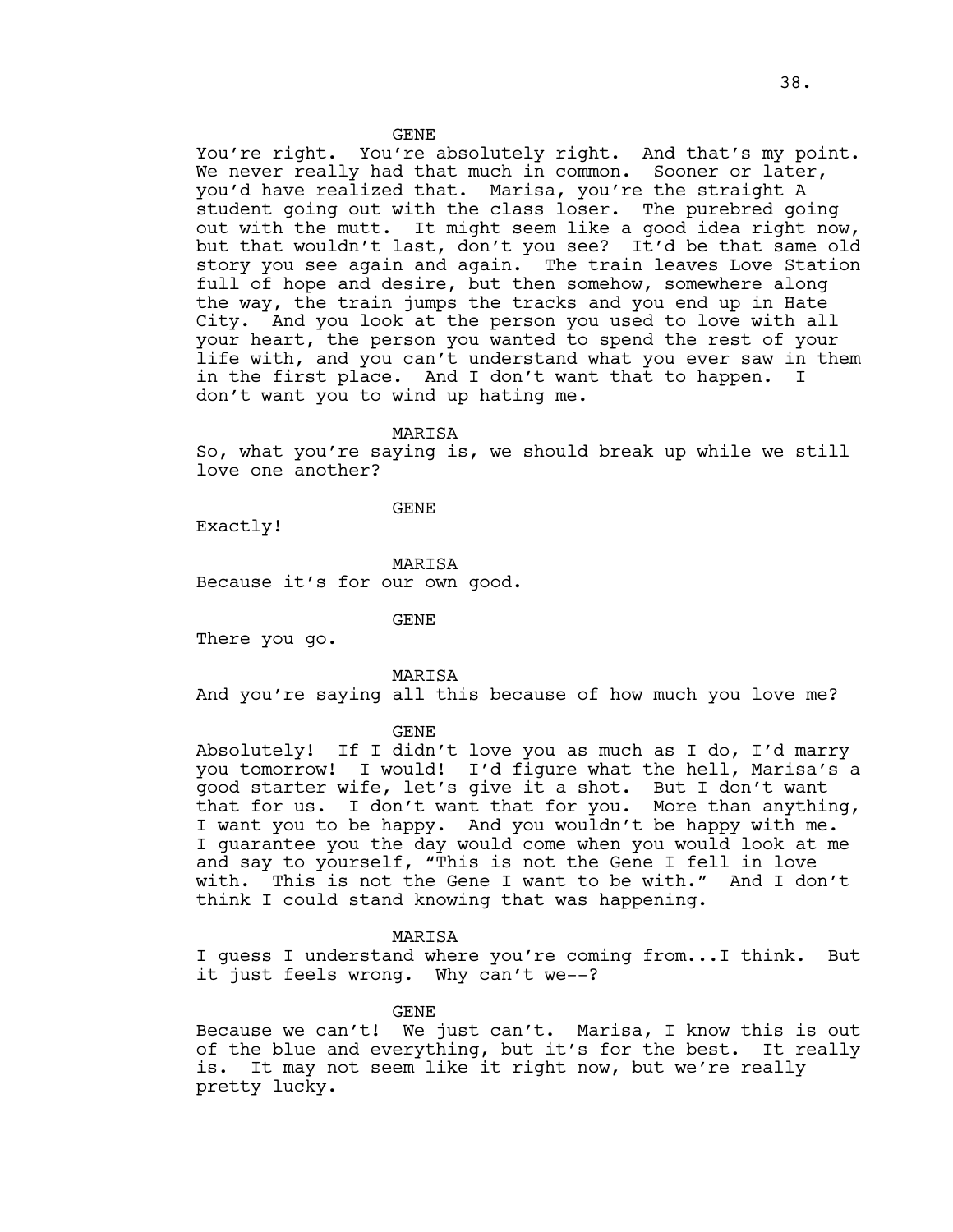#### MARISA

Lucky?

GENE

That we found all this out before we got married, instead of after.

MARISA

I guess that is kind of lucky.

GENE

You couldn't get much luckier.

(They look at one another, utterly miserable. MARISA picks the catalog she brought off the floor and puts it on the kitchen counter. She glances at GENE, who avoids her gaze, then heads for the door and exits.)

GENE

And as she walks out of the door and out of my life, I realize, at this moment, that I love her more than I ever loved her before.

ELIOT

Gene, I know you're pretty upset, but try not to narrate your own life. It's a little pretentious.

GENE

It's been a rough day, all right?! I'm turning into a woman, I found out I'm gay, and I just lost my fiancée. I think I'm entitled to a little pretentiousness!

> (ELIOT picks up the papers GENE brought from the hospital.)

#### ELIOT

Yeah, I guess so. Well, look at it this way. The hardest part is over. Right?

(ELIOT hands GENE the papers.)

GENE

No. The hardest part will be keeping this a secret for the rest of my life.

ELIOT

You're sure about that?

GENE

Absolutely. No way, no how, is this getting out to anyone, ever. Gene Walsh is a man. Gene Walsh has always been a man. And Gene Walsh will always be a man.